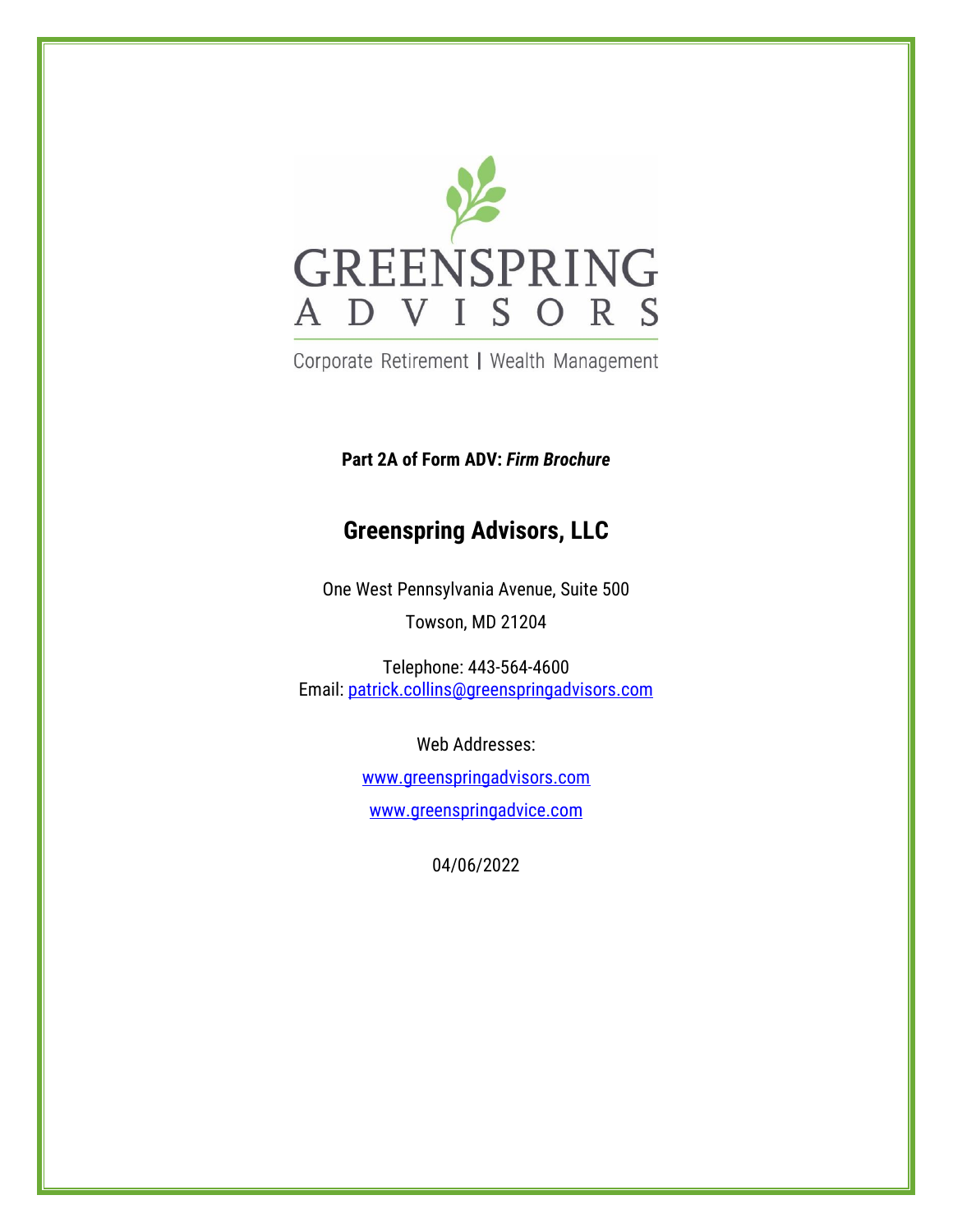This brochure provides information about the qualifications and business practices of Greenspring Advisors. If you have any questions about the contents of this brochure, please contact us at 443-564-4600 or [patrick.collins@greenspringadvisors.com.](file://///v053.os33.net/Greenspring/groups/Greenspring%20Confidential/Compliance/Form%20ADV/2020/patrick.collins@greenspringadvisors.com) The information in this brochure has not been approved or verified by the United States Securities and Exchange Commission or by any state securities authority.

Additional information about Greenspring Advisors also is available on the SEC's website at [www.adviserinfo.sec.gov.](http://www.adviserinfo.sec.gov/) You can search this site by a unique identifying number, known as a CRD number. Our firm's CRD number is 132669.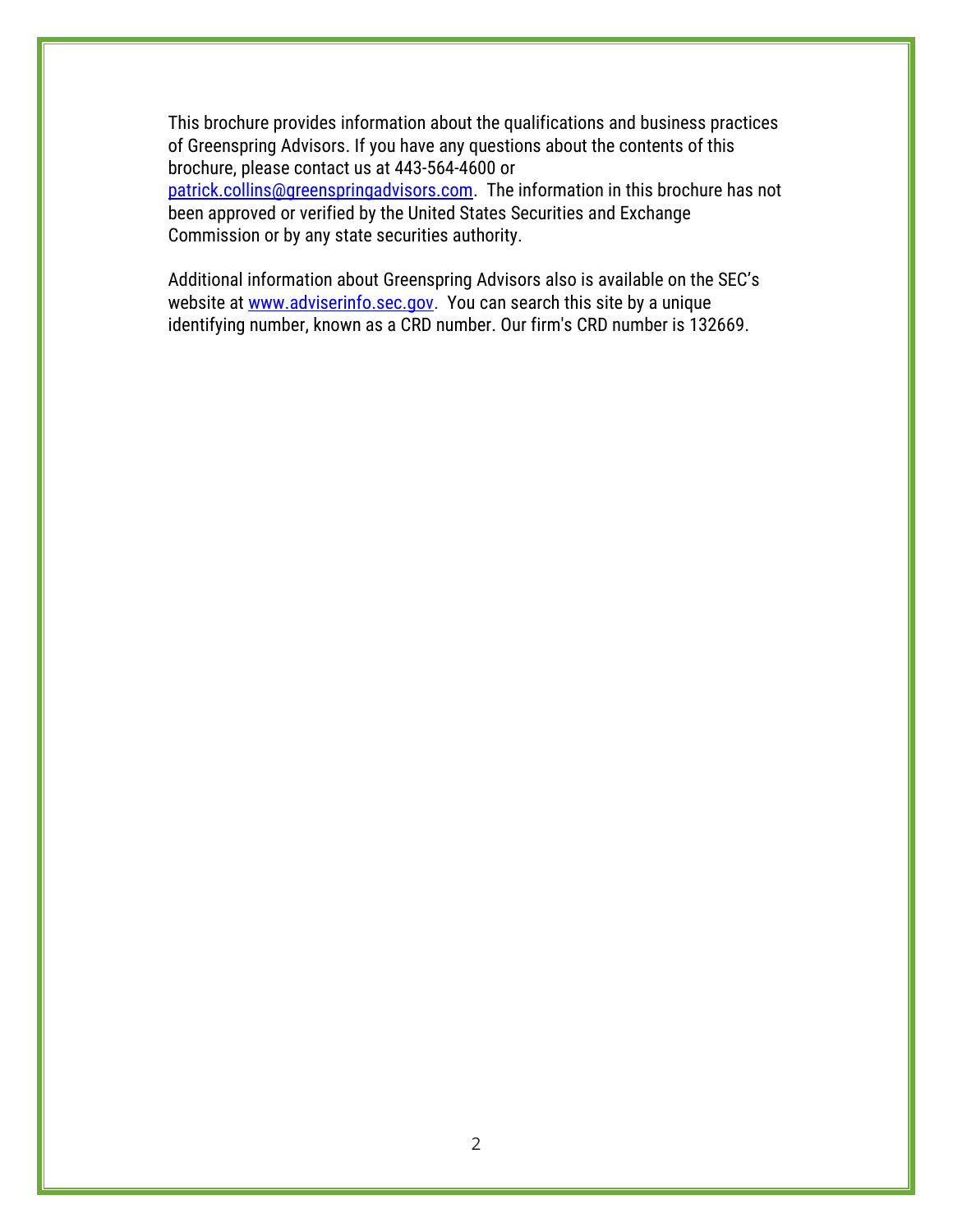# <span id="page-2-0"></span>**Item 2 Material Changes**

This Firm Brochure provides you with a summary of Greenspring Advisors advisory services and fees, professionals, certain business practices and policies, as well as actual or potential conflicts of interest, among other things. This Item is used to provide our clients with a summary of new and/or updated information; we will inform of the revision(s) based on the nature of the information as follows.

**Material Changes:** Should a material change in our operations occur, depending on its nature we will promptly communicate this change to clients (and it will be summarized in this Item). "Material changes" requiring prompt notification will include changes of ownership or control; location; disciplinary proceedings; significant changes to our advisory services or advisory affiliates – any information that is critical to a client's full understanding of who we are, how to find us, and how we do business.

**NOTICE:** Greenspring Advisors has participated in the Paycheck Protection Program.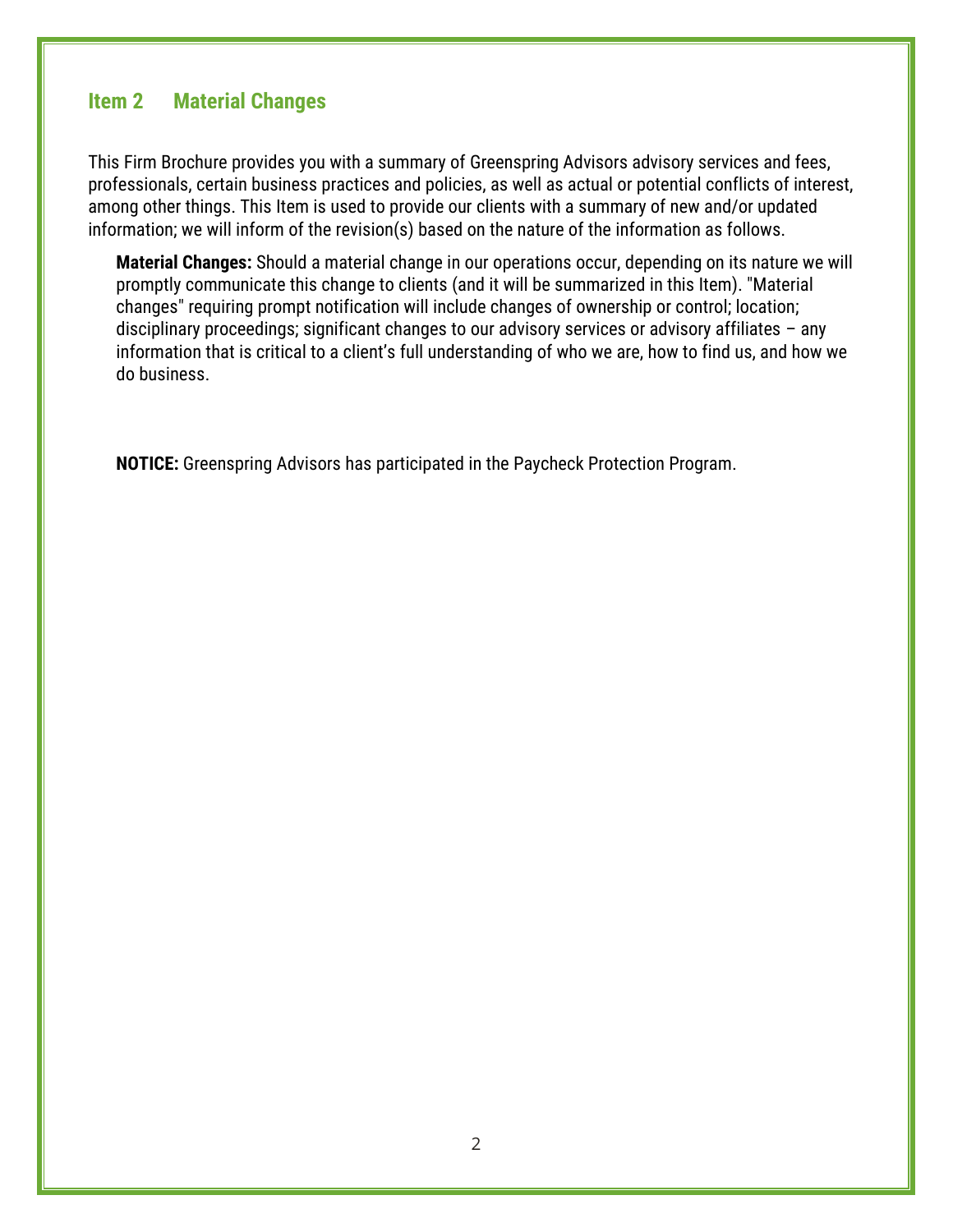# <span id="page-3-0"></span>**Item 3 Table of Contents Page**

| Item 1  | <b>Cover Page</b>                                                                     |                |
|---------|---------------------------------------------------------------------------------------|----------------|
| Item 2  | <b>Material Changes</b>                                                               | $\overline{c}$ |
| Item 3  | <b>Table of Contents</b>                                                              | 3              |
| Item 4  | <b>Advisory Business</b>                                                              | 4              |
| Item 5  | Fees and Compensation                                                                 | 10             |
| Item 6  | Performance-Based Fees and Side-By-Side Management                                    | 14             |
| Item 7  | <b>Types of Clients</b>                                                               | 14             |
| Item 8  | Methods of Analysis, Investment Strategies and Risk of Loss                           | 14             |
| Item 9  | Disciplinary Information                                                              | 17             |
| Item 10 | Other Financial Industry Activities and Affiliations                                  | 17             |
| Item 11 | Code of Ethics, Participation or Interest in Client Transactions and Personal Trading | 17             |
| Item 12 | <b>Brokerage Practices</b>                                                            | 19             |
| Item 13 | <b>Review of Accounts</b>                                                             | 22             |
| ltem 14 | <b>Client Referrals and Other Compensation</b>                                        | 23             |
| Item 15 | Custody                                                                               | 24             |
| Item 16 | <b>Investment Discretion</b>                                                          | 24             |
| Item 17 | <b>Voting Client Securities</b>                                                       | 25             |
| Item 18 | <b>Financial Information</b>                                                          | 25             |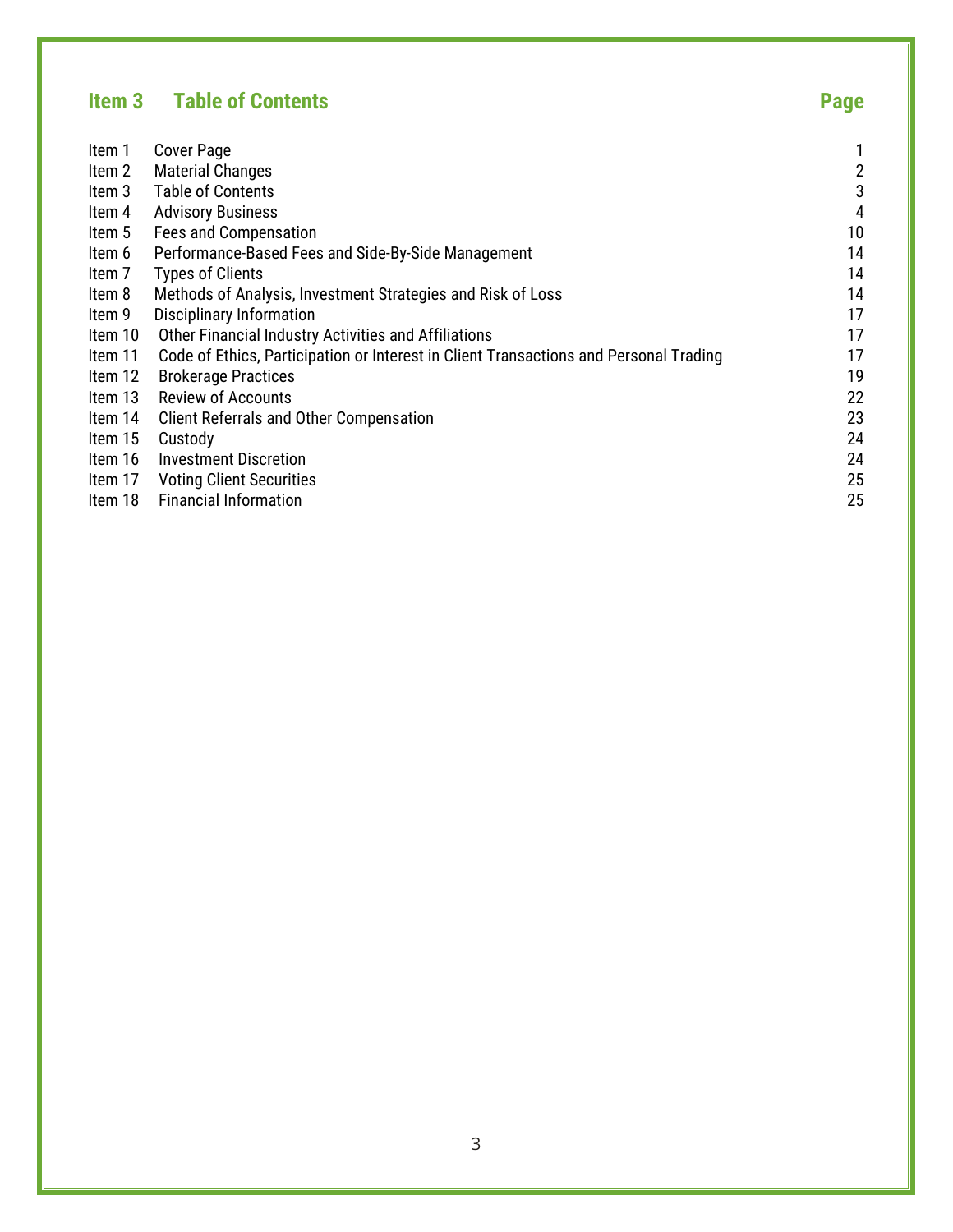# <span id="page-4-0"></span>**Item 4 Advisory Business**

Greenspring Advisors is a SEC-registered investment adviser with its principal place of business located in Maryland. Greenspring Advisors began conducting business in 2004.

Listed below are the firm's principal shareholders (i.e., those individuals and/or entities controlling 25% or more of this company).

Greenspring Advisors is owned by Greenspring Wealth Management, Inc, Greg Hobson, Greg Plechner, Jeff Bernfeld, Mary Goetz and Christian Stanley. The owners of Greenspring Wealth Management, Inc are John Collins, Matt Cellini and Robert Bogue.

• John Patrick Collins Jr. Partner, Chief Executive Officer and Chief Compliance Officer, Private Client Group

Greenspring Advisors offers the following advisory services to our clients:

#### **PRIVATE MONEY MANAGEMENT SERVICES**

Our firm provides continuous advice to a client (individuals and trusts, estates, non-profit organizations and charitable organizations) regarding the investment of client funds based on the individual needs of the client. Through personal discussions in which goals and objectives based on a client's particular circumstances are established, we develop a client's personal investment policy and create and manage a portfolio based on that policy. During our data-gathering process, we determine the client's individual objectives, time horizons, risk tolerance, and liquidity needs. As appropriate, we also review and discuss a client's prior investment history, as well as family composition and background.

We manage these advisory accounts on a discretionary or non-discretionary basis. Account supervision is guided by the client's stated objectives (e.g. conservative, moderate, balanced, growth, aggressive), as well as tax considerations.

Clients may impose reasonable restrictions on investing in certain securities, types of securities, or industry sectors.

Our investment recommendations are not limited to any specific product or service offered by a brokerdealer or insurance company and will generally include advice regarding the following securities:

- Exchange-listed securities
- Securities traded over-the-counter
- Foreign issuers
- Corporate debt securities (other than commercial paper)
- Commercial paper
- Certificates of deposit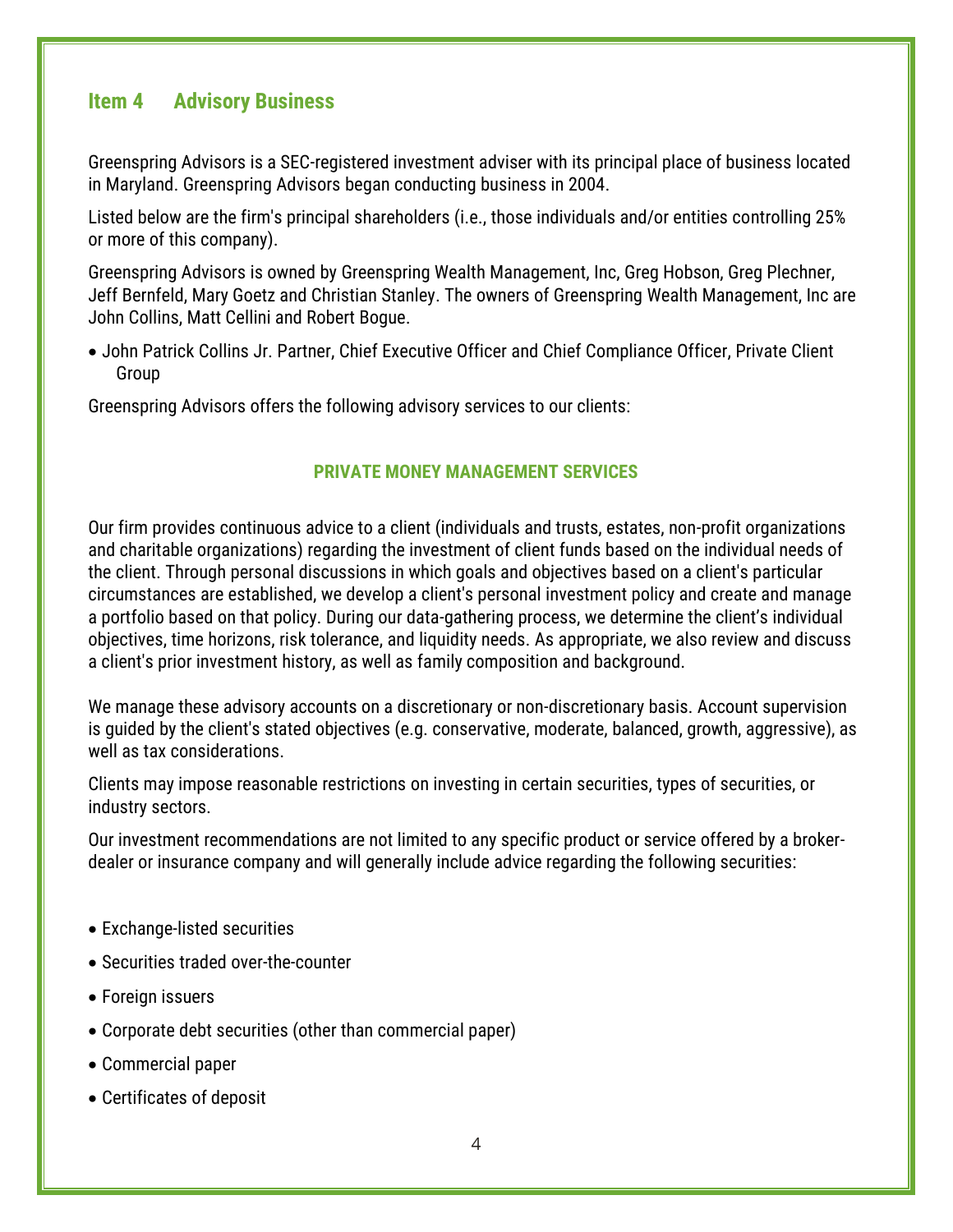- Municipal securities
- Variable life insurance
- Variable annuities
- Mutual fund shares
- United States governmental securities
- Options contracts on securities
- Interests in partnerships investing in real estate

Because some types of investments involve certain additional degrees of risk, they will only be implemented/recommended when consistent with the client's stated investment objectives, tolerance for risk, liquidity and suitability.

### **COMPREHENSIVE WEALTH MANAGEMENT SERVICES**

Our firm also provides Comprehensive Wealth Management Services to clients which include all of the services listed for Private Money Management clients plus certain financial planning services which may involve tax planning, retirement planning, risk management analysis, estate planning, cash flow planning, business planning and/or education planning.

### **RETIREMENT PLAN CONSULTING SERVICES**

We also provide several advisory services separately or in combination. The primary clients for these services will be the sponsors of pension, profit sharing and 401(k) plans.

Retirement Plan Consulting Services are generally comprised of fiduciary services and non-fiduciary services at both the plan level and participant level. With regard to fiduciary services, we provide clients (i.e. Plan Sponsors) with plan-level non-discretionary investment advice services, plan-level discretionary investment management services under Section 3(38) of ERISA, participant-level discretionary investment management services under Section 3(38) of ERISA, and participant-level non-discretionary investment advice services.

With regard to non-fiduciary services, we provide plan-level services and participant-level services. Clients (i.e. Plan Sponsors) may choose to use any or all of the services described below with the exception of choosing to use either plan-level non-discretionary investment advice services or plan-level discretionary investment management services under Section 3(38) of ERISA as determined by the scope of the engagement.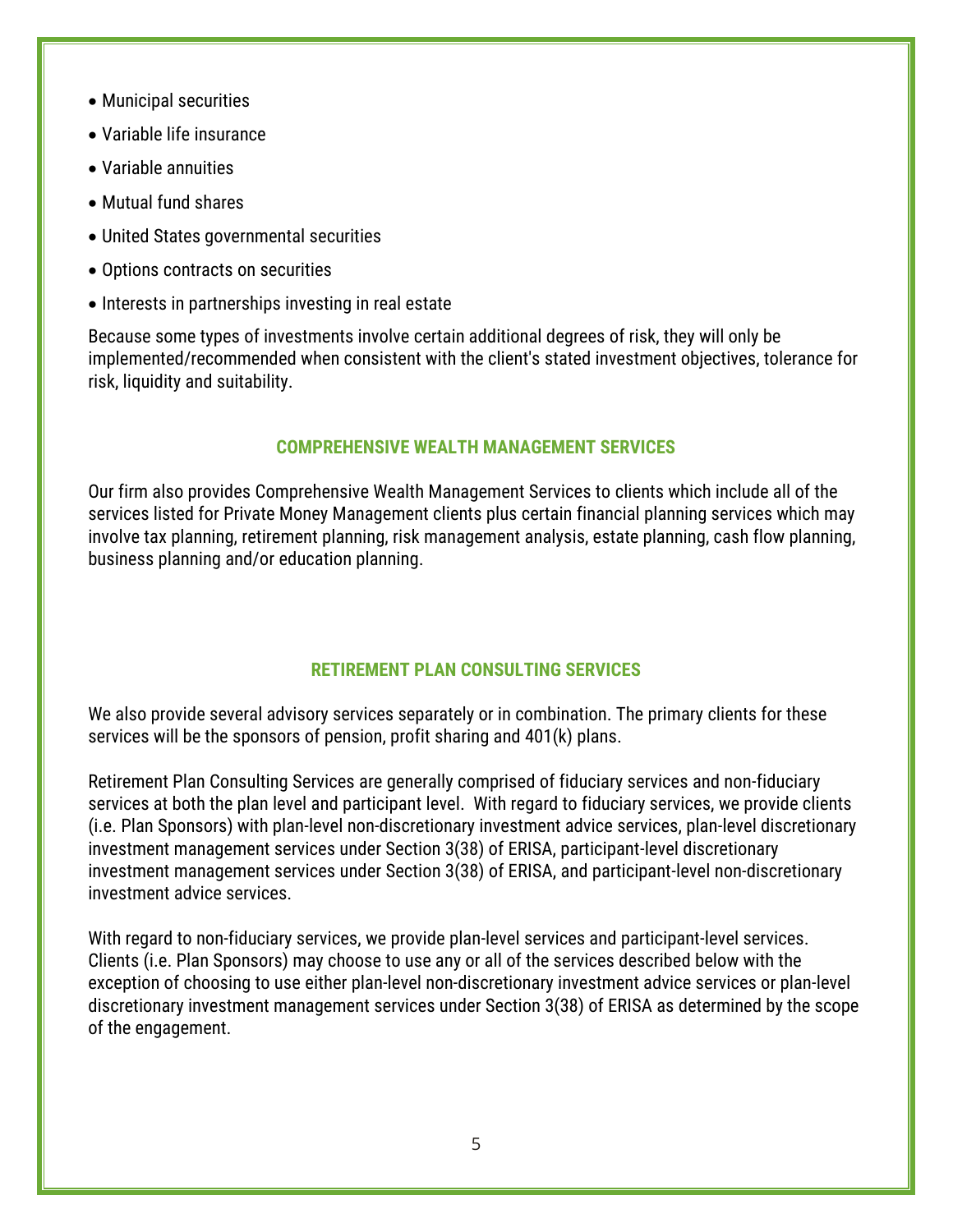# **FIDUCIARY SERVICES**

# **I. PLAN-LEVEL NON-DISCRETIONARY INVESTMENT ADVICE SERVICES**

**A. Investment Policy Design** - Greenspring will assist Client in the development of an investment policy statement (IPS). The IPS establishes the investment policies and objectives for the Plan and shall set forth the number of general investment options and asset class categories to be offered under the Plan. Client shall have the ultimate responsibility and authority to establish such policies and objectives and to adopt and amend the IPS.

**B. Investment Selection** - Greenspring will provide non-discretionary investment advice to Client about asset classes and investment alternatives available for the Plan in accordance with the Plan's investment policies and objectives. Greenspring will utilize multiple analytic tools and databases at its disposal. Client shall have the final decision-making authority regarding the initial selection, retention, removal and addition of investment options.

**C. ERISA 404(c) Investment Selection** – Greenspring will assist Client with the selection of a broad range of investment options consistent with ERISA Section 404(c) and the regulations thereunder. Client shall have the final decision-making authority regarding the selection of investment options. Client retains the sole responsibility to provide all notices to participants required under ERISA section 404(c).

**D. Investment Monitoring** - Greenspring will assist Client in monitoring investment options by preparing periodic investment reports that document investment performance, consistency of fund management and conformance to the guidelines set forth in the IPS and make recommendations to maintain or remove and replace investment options. Greenspring will meet with the Client in-person, telephonically, or by electronic means at least annually to discuss the reports and the investment recommendations. Client has the authority and will be solely responsible for the actual selection or replacement of investment options.

**E. Selection of QDIA** - Greenspring will provide non-discretionary investment advice to Client with respect to the selection of a qualified default investment alternative ("QDIA") for participants who are automatically enrolled in the Plan or who otherwise fail to make an investment election. Client shall have the final decision-making authority regarding the selection of the QDIA and Client retains the sole responsibility to provide all notices to participants required under ERISA Section 404(c)(5).

### **II. PLAN-LEVEL DISCRETIONARY INVESTMENT MANAGEMENT SERVICES UNDER SECTION 3(38) OF ERISA**

**A. Investment Policy Design** - Greenspring will develop an investment policy statement (IPS) for Client. The IPS establishes the investment policies and objectives for the Plan and shall set forth the number of general investment options and asset class categories to be offered under the Plan. Greenspring shall have the ultimate responsibility and authority to develop the IPS and shall have the sole authority to amend it.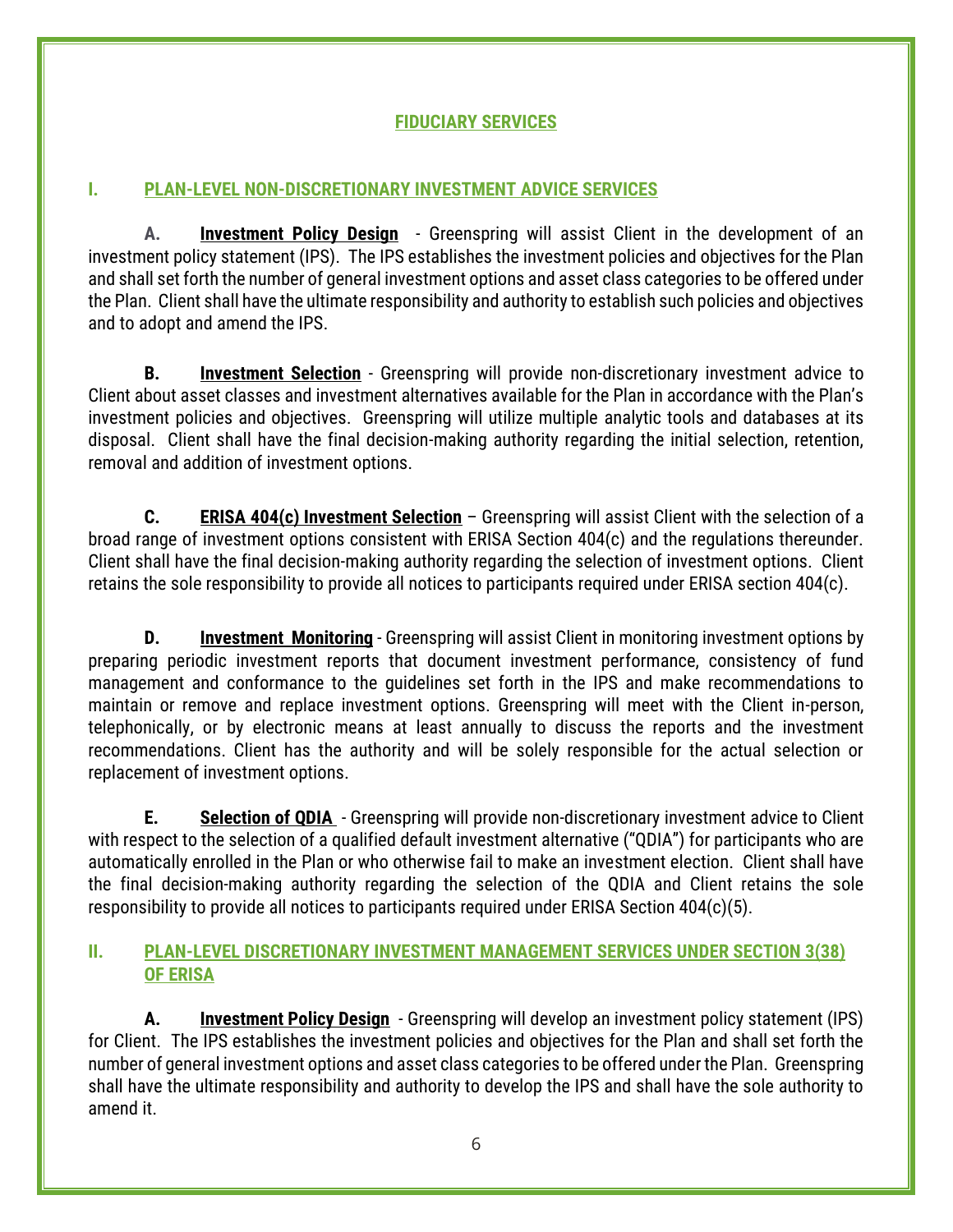**B. Investment Selection** - Greenspring will provide discretionary investment advice to Client about asset classes and investment alternatives available for the Plan in accordance with the Plan's investment policies and objectives. Greenspring will utilize multiple analytic tools and databases at its disposal and will have decision-making authority regarding the initial selection, retention, removal and addition of investment options.

**C. ERISA 404(c) Investment Selection** – Greenspring will select a broad range of investment options consistent with ERISA Section 404(c) and the regulations thereunder. Client retains the sole responsibility to provide all notices to participants required under ERISA section 404(c).

**D. Investment Monitoring** - Greenspring will monitor investment options by preparing periodic investment reports that document investment performance, consistency of fund management and conformance to the guidelines set forth in the IPS and determine whether to maintain or remove and replace investment options.

**E. Selection of QDIA** - Greenspring will consult with Client as to whether the Plan should have a qualified default investment alternative ("QDIA") for participants who are automatically enrolled in the Plan or who otherwise fail to make an investment election and as to the type of investment to serve as a QDIA (e.g., target date fund, balanced fund, or managed account). If Client decides to have a QDIA under the plan and decides upon the type of investment that will serve as a QDIA, the Greenspring will select the investment to serve as the QDIA. Client retains the sole responsibility to provide all notices to participants required under ERISA Section 404(c)(5).

### **III. PARTICIPANT-LEVEL DISCRETIONARY INVESTMENT MANAGEMENT SERVICES UNDER SECTION 3(38) OF ERISA**

**A. Discretionary Investment Management -** Greenspring will provide ERISA section 3(38) discretionary investment management services to Plan participants as a designated investment manager.

# **IV. PARTICIPANT-LEVEL NON-DISCRETIONARY INVESTMENT ADVICE SERVICES**

**A. Investment Selection** - Greenspring will provide non-discretionary investment advice to Plan participants about Plan investment alternatives. Greenspring will utilize multiple analytic tools and databases at its disposal. Plan participants shall have the final decision-making authority regarding the initial selection, retention, and changes in investment selections.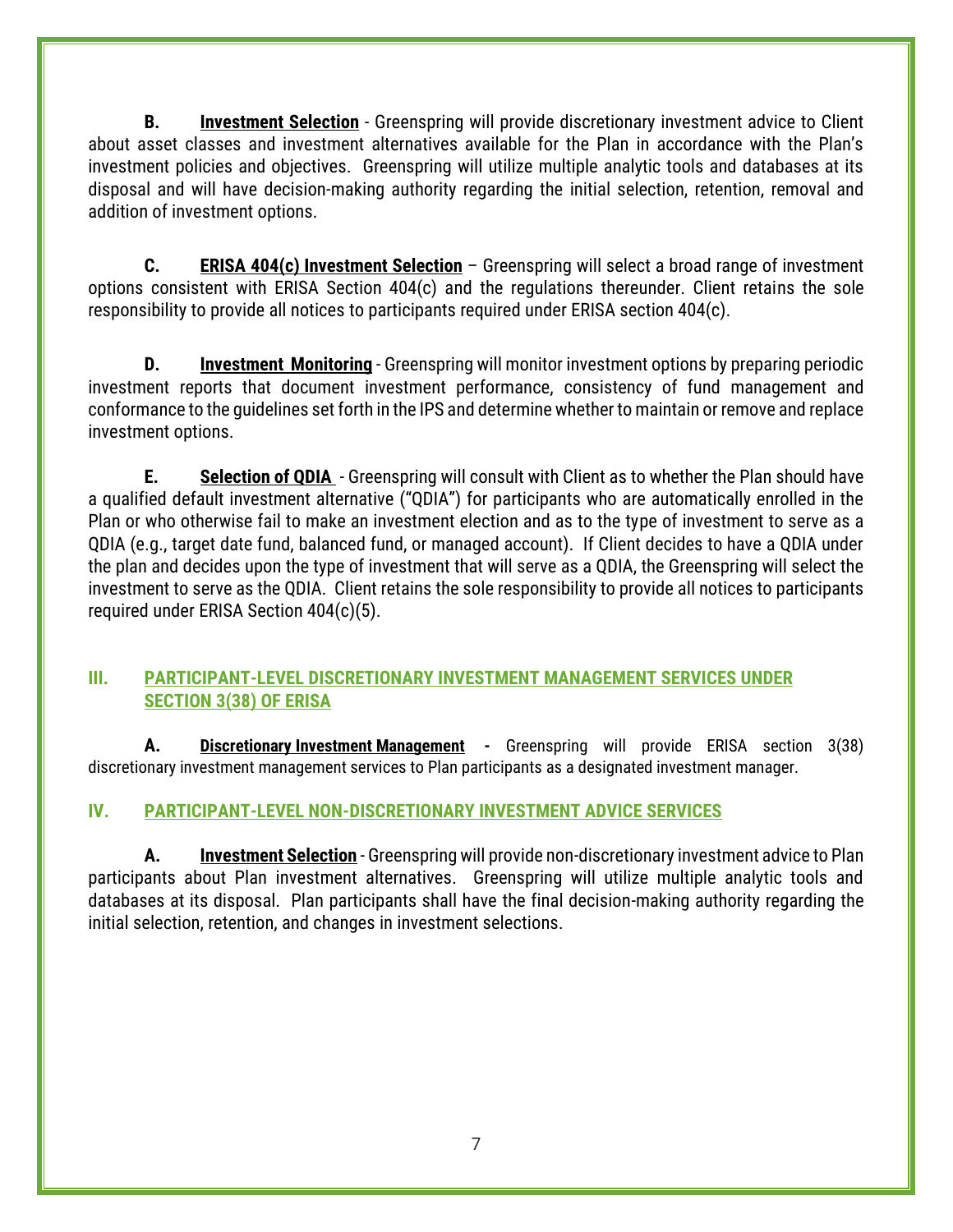### **NON-FIDUCIARY SERVICES**

### **I. PLAN-LEVEL SERVICES**

**A. Committee Formation, Education and Support** - Greenspring will help the Client establish or refine a Committee as needed. On a periodic basis, Greenspring will educate Plan fiduciaries on their duties and responsibilities and how to manage them as well as providing legislative and regulatory updates as necessary. Education will include general training regarding the fiduciary duty and prohibited transaction provisions of ERISA as well as the importance of the documents and instruments governing the Plan. Greenspring will periodically meet with the Client to review and discuss various aspects of the Plan, which may include preparation of meeting deliverables for the Client.

B. **Fee Analysis, Benchmarking and Negotiation** – Greenspring will periodically assist the Client in evaluating the reasonableness of Plan fees. This may include documenting and benchmarking both direct and indirect fees (e.g. revenue sharing payments) to help the Client understand what the Plan is paying and how it compares to other plans and products. Greenspring may also recommend specific steps that can be taken to reduce those fees, if applicable. When appropriate, Greenspring will assist the Client in negotiating fee arrangements and cost structures.

C. **Vendor Benchmarking, Search and Selection -** Greenspring will periodically assist the Client by providing an analysis and comparison of the Plan's current vendor(s) products, services, and pricing to other plans and service providers.

D. **Plan Conversion Services** - As needed, Greenspring will assist the Client with the conversion to a new provider's platform.

E. **Operational Assistance and Issue Resolution** - As needed, Greenspring will assist the Client with resolving operational or administrative issues that may arise with the Plan. Greenspring may provide these services or, alternatively, may arrange for the Plan's other providers to provide these services, as agreed upon between Greenspring and the Client.

#### **II. PARTICIPANT-LEVEL SERVICES**

**A. Participant Education and Communication**- Greenspring will periodically provide education, presentations, webinars, or written investment materials. Information provided may include a description of investment alternatives (along with the objectives and risk and return characteristics of the assets comprising the investment portfolio), hypothetical asset allocation models, or other general financial and investment concepts consistent with Department of Labor Interpretive Bulletin 96-1.

#### **FINANCIAL PLANNING**

We provide financial planning services. Financial planning is a comprehensive evaluation of a client's current and future financial state by using currently known variables to predict future cash flows, asset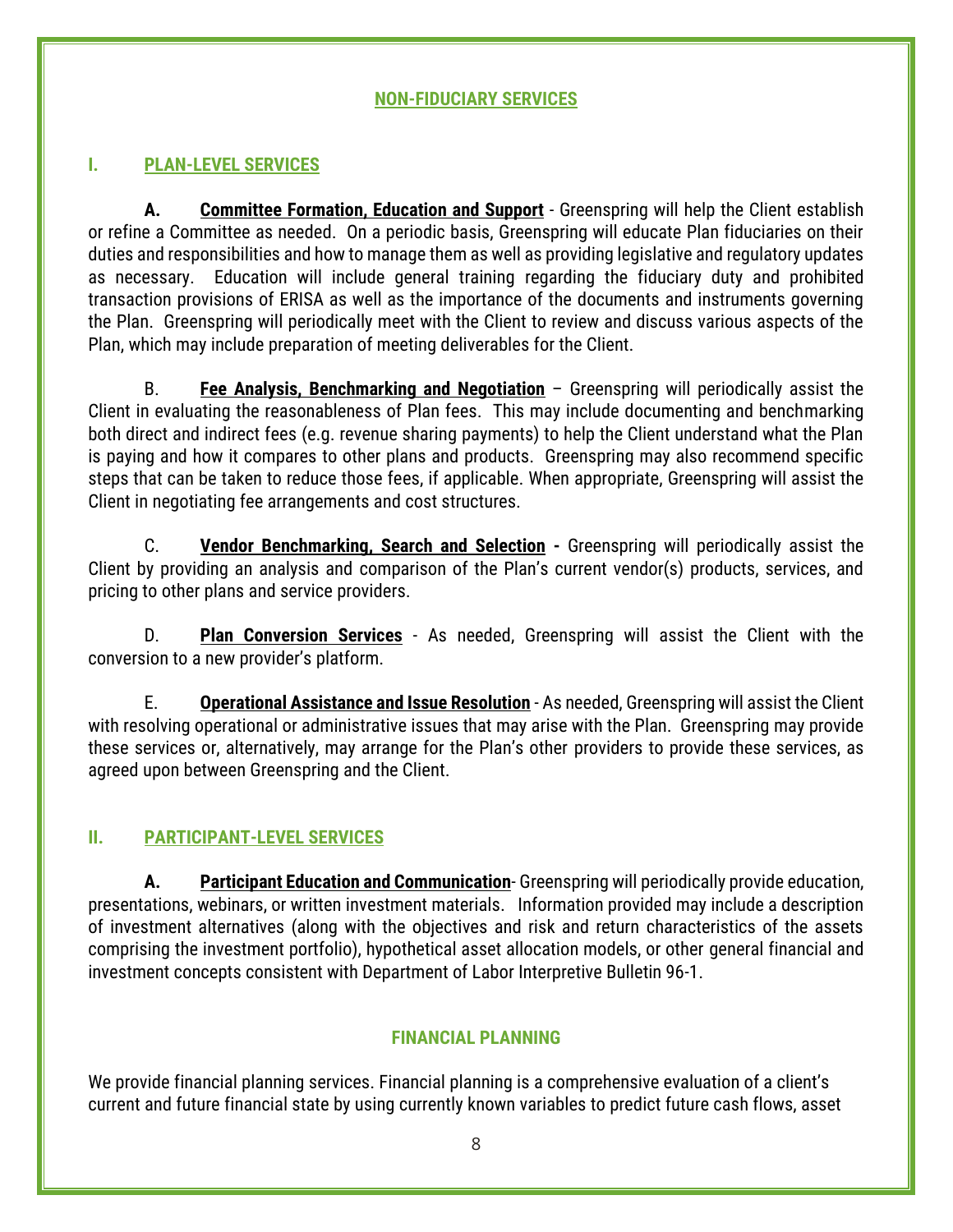values and withdrawal plans. Through the financial planning process, certain questions, information and analysis are considered as they impact and are impacted by the entire financial and life situation of the client. Clients purchasing this service receive a written report which provides the client with a detailed financial plan designed to assist the client achieve his or her financial goals and objectives.

In general, the financial plan can address any or all of the following areas:

**PERSONAL:** We may review family records, budgeting, personal liability, estate information and financial goals.

**TAX & CASH FLOW:** We may analyze the client's income tax and spending and planning for past, current and future years; then illustrate the impact of various investments on the client's current income tax and future tax liability.

**INVESTMENTS:** We may analyze investment alternatives and their effect on the client's portfolio.

**INSURANCE:** We may review existing policies to ensure proper coverage for life, health, disability, longterm care, liability, home and automobile.

**RETIREMENT:** We may analyze current strategies and investment plans to help the client achieve his or her retirement goals.

**DEATH & DISABILITY:** We may review the client's cash needs at death, income needs of surviving dependents, estate planning and disability income.

**ESTATE:** We may assist the client in assessing and developing long-term strategies, including as appropriate, living trusts, wills, review estate tax, powers of attorney, asset protection plans, nursing homes, Medicaid and elder law.

We gather required information through in-depth personal interviews. Information gathered includes the client's current financial status, tax status, future goals, returns objectives and attitudes towards risk. We carefully review documents supplied by the client, including a questionnaire completed by the client, and prepare a written report.

Should the client choose to implement the recommendations contained in the plan, we suggest the client work closely with his/her attorney, accountant, insurance agent, and/or stockbroker. Implementation of financial plan recommendations is entirely at the client's discretion.

We also provide general non-securities advice on topics that may include tax and budgetary planning, estate planning and business planning.

Typically, the financial plan is presented to the client within six months of the contract date, provided that all information needed to prepare the financial plan has been promptly provided.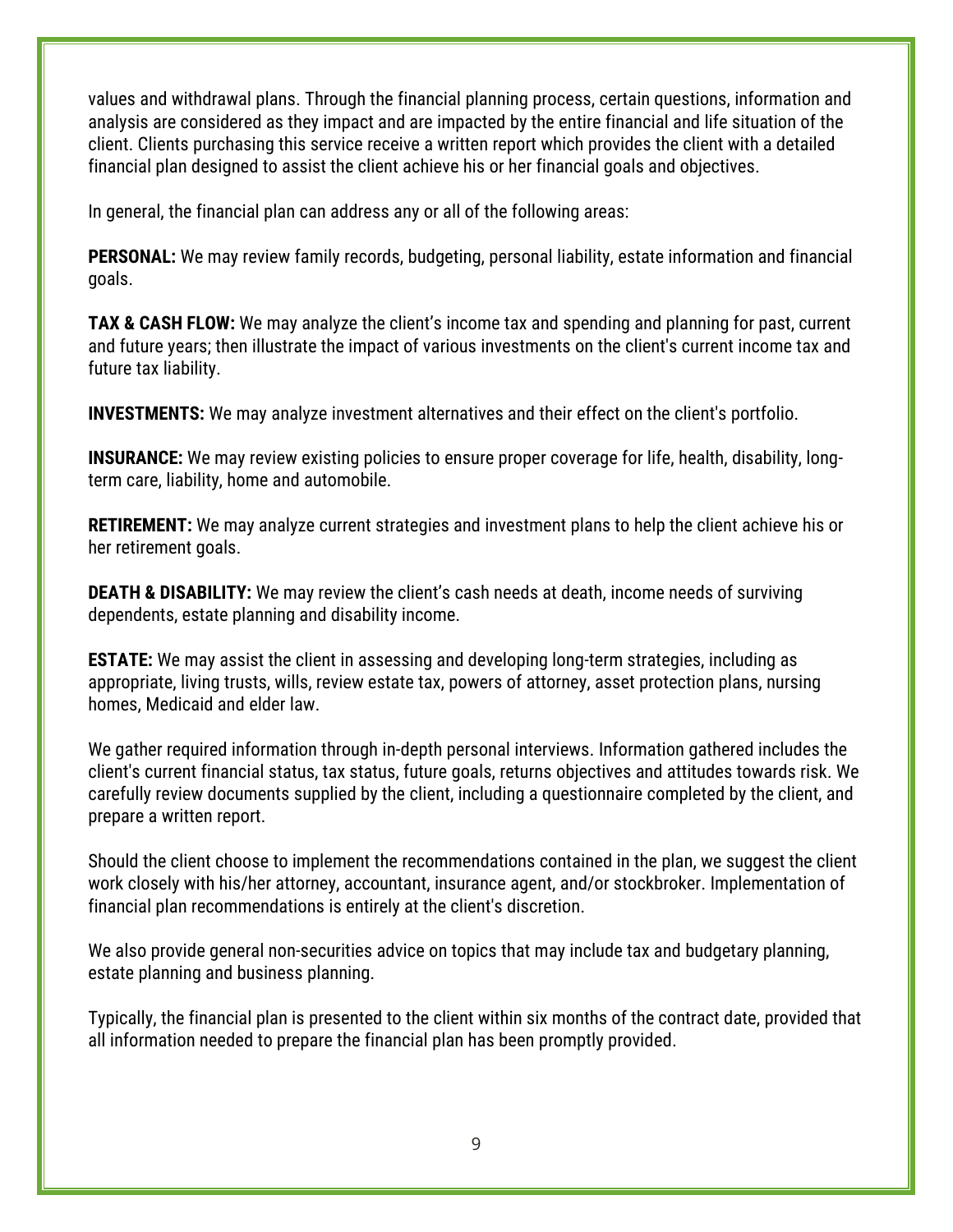#### **FINANCIAL CONSULTING SERVICES**

Clients can also receive investment and financial consulting advice on a more focused basis.

This may include advice on only an isolated area(s) of concern such as estate planning, retirement planning, or any other specific topic. We also provide specific consultation and administrative services regarding investment and financial concerns of the client.

### **SELECTION OF OTHER ADVISORS**

Greenspring may direct clients to third party money managers. Greenspring is not compensated from the advisors to which it directs those clients although our advisory fees will be billed against these assets. Before selecting other advisors for clients, Greenspring will always ensure those other advisors are properly licensed or registered as an investment advisor.

### **SUBADVISORY SERVICES**

Additionally, our firm may also act as a subadviser to other advisers unaffiliated with Greenspring on a discretionary basis. These third-party advisers would outsource portfolio management services to Greenspring. This relationship will be memorialized in each contract between Greenspring and the third-party adviser.

#### **AMOUNT OF MANAGED ASSETS**

As of 12/31/2021, we were actively managing \$1,780,712,544 of clients' assets on a discretionary basis plus \$4,345,518,337 of clients' assets on a non-discretionary basis.

# <span id="page-10-0"></span>**Item 5 Fees and Compensation**

#### **Wealth Management Services**

The annualized fee for Wealth Management Services will be charged as a percentage of assets under management, according to the following schedule:

| <b>Assets Under Management</b> | <b>Annual Fee</b> |
|--------------------------------|-------------------|
| First \$300,000                | 1.25%             |
| \$300,001 to \$1,000,000       | 1.00%             |
| \$1,000,001 to \$3,000,000     | 0.75%             |
| \$3,000,001 and above          | 0.50%             |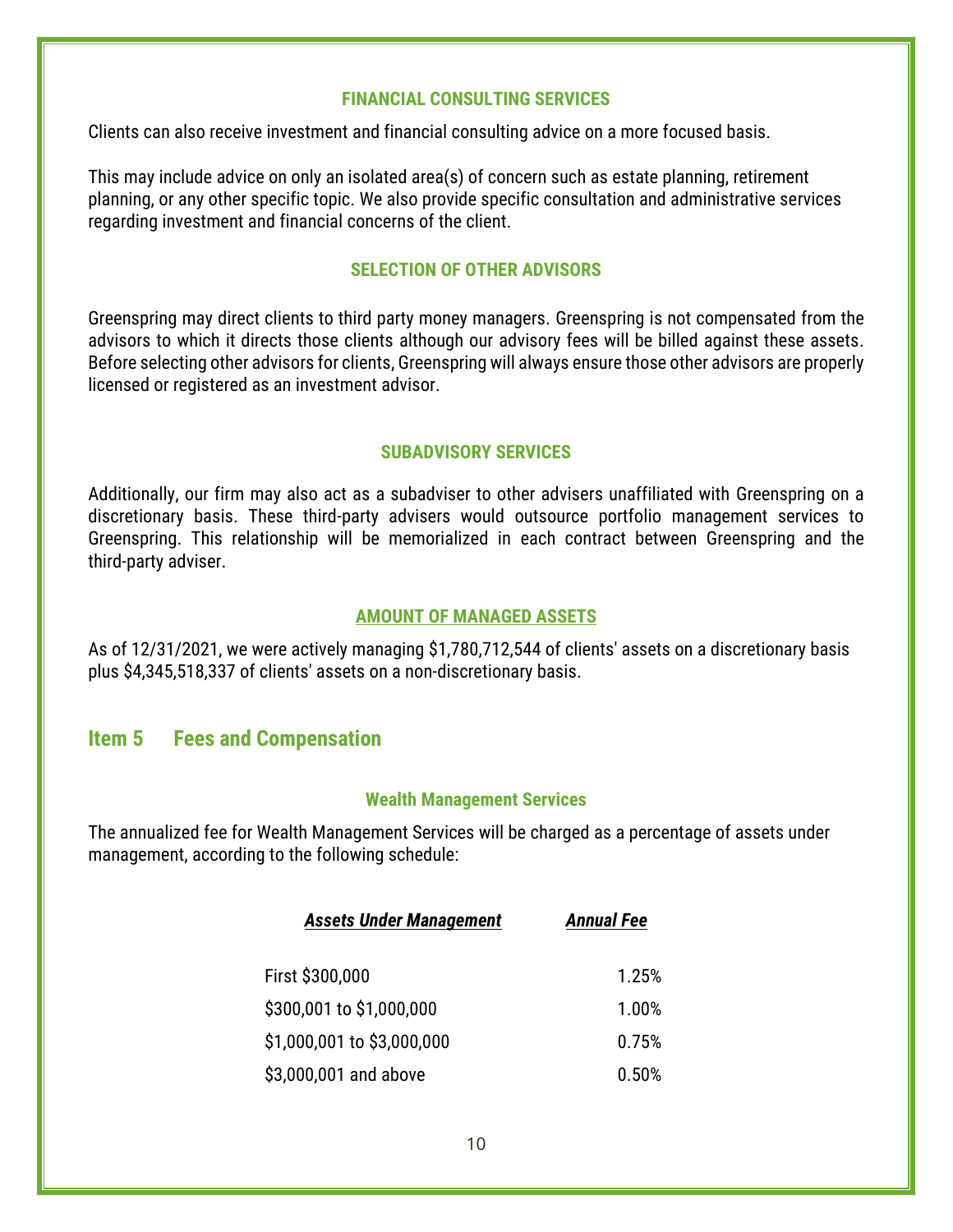Based on the fee schedule above, a minimum annual fee of \$5,000 is required Wealth Management Services. If a client's assets under management are not sufficient to generate the minimum annual fee, they have the option paying the difference (until their assets are sufficient) to receive the desired level of service. For instance, if a client desires to receive Wealth Management Services and their assets generate an annualized fee of \$4,000, they have the option of paying the difference (i.e. an additional \$1,000) to reach the minimum annual fee of \$5,000 until the assets under management are sufficient to generate the minimum annual fee. Fees are paid by check, wire, or ACH.

*Limited Negotiability of Advisory Fees*: Although Greenspring Advisors has established the aforementioned fee schedule(s), we retain the discretion to negotiate lower fees on a client-by-client basis. Client facts, circumstances and needs will be considered in determining the fee schedule. These include the complexity of the client, assets to be placed under management, anticipated future additional assets; related accounts; portfolio style, account composition, reports, among other factors. The specific annual fee schedule will be identified in the contract between the adviser and each client.

Discounts, not generally available to our advisory clients, may be offered to family members and friends of associated persons of our firm.

*Termination and Refunds:* All advisory fees are billed on a quarterly basis in advance. If services are terminated mid-billing period, charges will be prorated based on the number of days that services were provided prior to receipt of notice of termination. The unearned portion of the fee based on the above proration will be refunded to the client.

*Advisory Fee Disclaimer:* Lower fees for comparable services may be available from other sources.

#### **RETIREMENT PLAN CONSULTING FEES**

Our fees for Retirement Plan Consulting Services are based on a percentage of assets under advisement, according to the following schedule:

| <b>Assets Under Management</b> | <b>Annual Fee</b> |
|--------------------------------|-------------------|
| First \$2,000,000              | 0.50%             |
| \$2,000,001 to \$10,000,000    | 0.40%             |
| \$10,000,001 to \$25,000,000   | 0.30%             |
| \$25,000,001 and above         | 0.20%             |

Alternatively, we may charge an annual fee for Retirement Plan Consulting Services which generally ranges from \$20,000 to \$200,000 depending on the services requested and the size of the plan.

Plan sponsors are invoiced in advance at the beginning of each calendar quarter unless their retirement plan provider's billing system requires billing to occur in arrears. There are two ways that a Plan might pay our fee.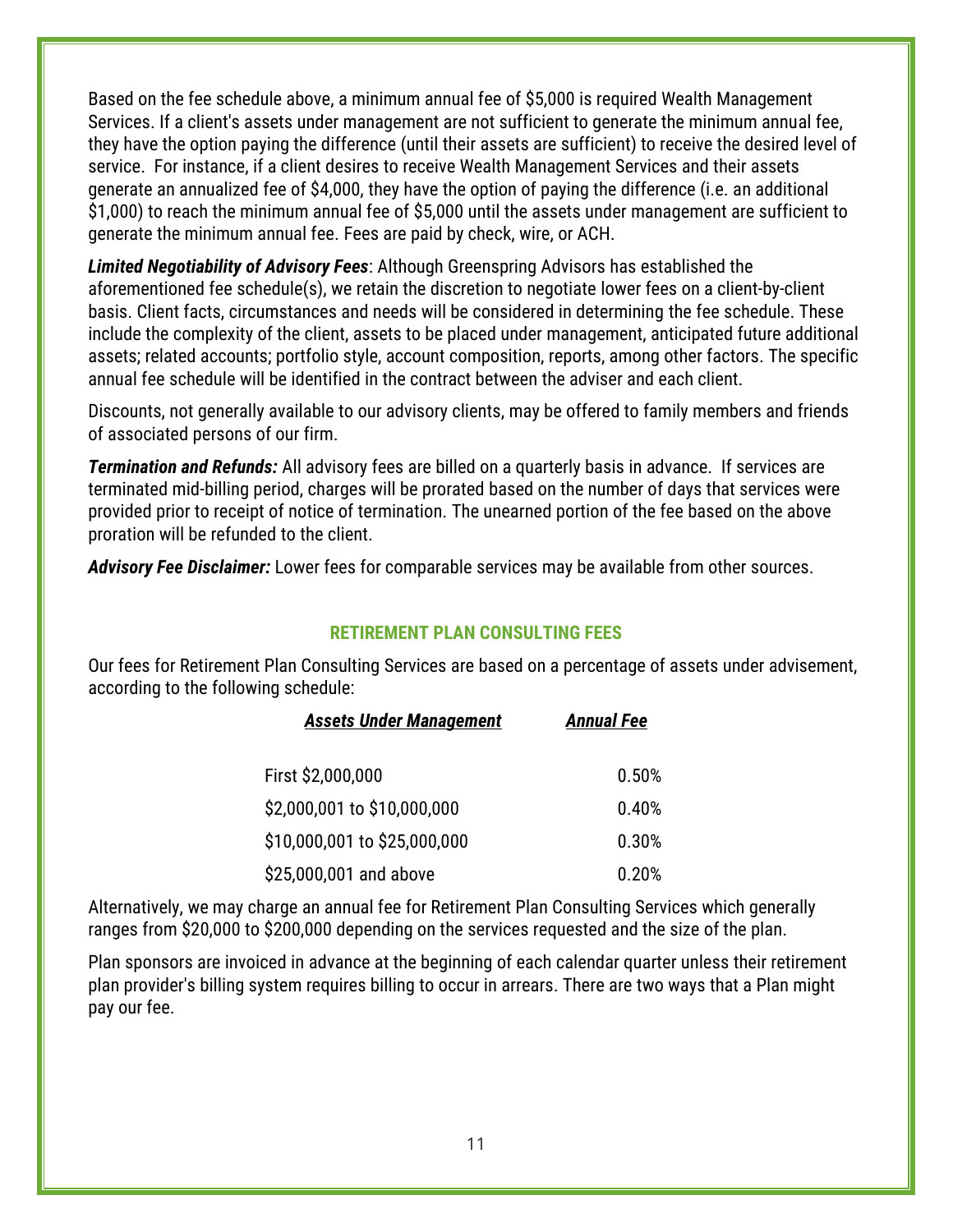#### **Employer pays**

An Employer may pay our fee, paying it from the Employer's money without using the Plan's assets. Concerning a Governmental Plan, we may refuse to accept payment from an Employer if we believe that the Employer lacks authority to pay our fee.

### **Plan pays**

A Plan may pay our fee. To do so, the Plan's Named Fiduciary or Trustee must have and use a power to pay us, or to instruct a corporate directed trustee or insurer to pay us. If the Plan pays our fee, the Named Fiduciary or Trustee decides how to allocate that expense among the Plan's accounts, which may include Participants' Plan Accounts.

We never have authority to "deduct" or collect our fee from a Plan's or any person's assets. Only the Plan Sponsor can pay our fee or direct the Plan to pay our fee.

A total minimum annual fee of \$20,000 is generally required although exceptions may be granted to this minimum at the discretion of Greenspring. This minimum fee may prevent Greenspring Advisors from providing services to very small ERISA plans.

*Limited Negotiability of Advisory Fees*: Although Greenspring Advisors has established the aforementioned fee schedule(s), we retain the discretion to negotiate lower fees on a client-by-client basis. Client facts, circumstances and needs will be considered in determining the fee schedule. These include the complexity of the client, assets to be placed under management, anticipated future additional assets; related accounts; portfolio style, account composition, reports, among other factors. The specific annual fee schedule will be identified in the contract between the adviser and each client.

*Termination and Refunds:* Unless the plan provider requires advisory fees to be paid in arrears, all advisory fees are billed on a quarterly basis in advance. If services are terminated mid-billing period, charges will be prorated based on the number of days that services were provided prior to receipt of notice of termination. The unearned portion of the fee based on the above proration will be refunded to the client for fees billed in advance.

*Advisory Fee Disclaimer:* Lower fees for comparable services may be available from other sources.

### **INSTITUTIONAL INVESTMENT CONSULTING**

The annualized fee for Institutional Investment Consulting Services will be charged as a percentage of assets under management, according to the following schedule:

| <b>Assets Under Management</b> | <b>Annual Fee</b> |
|--------------------------------|-------------------|
| First \$300,000                | 1.25%             |
| \$300,001 to \$1,000,000       | 1.00%             |
| \$1,000,001 to \$3,000,000     | 0.75%             |
| \$3,000,001 and above          | 0.50%             |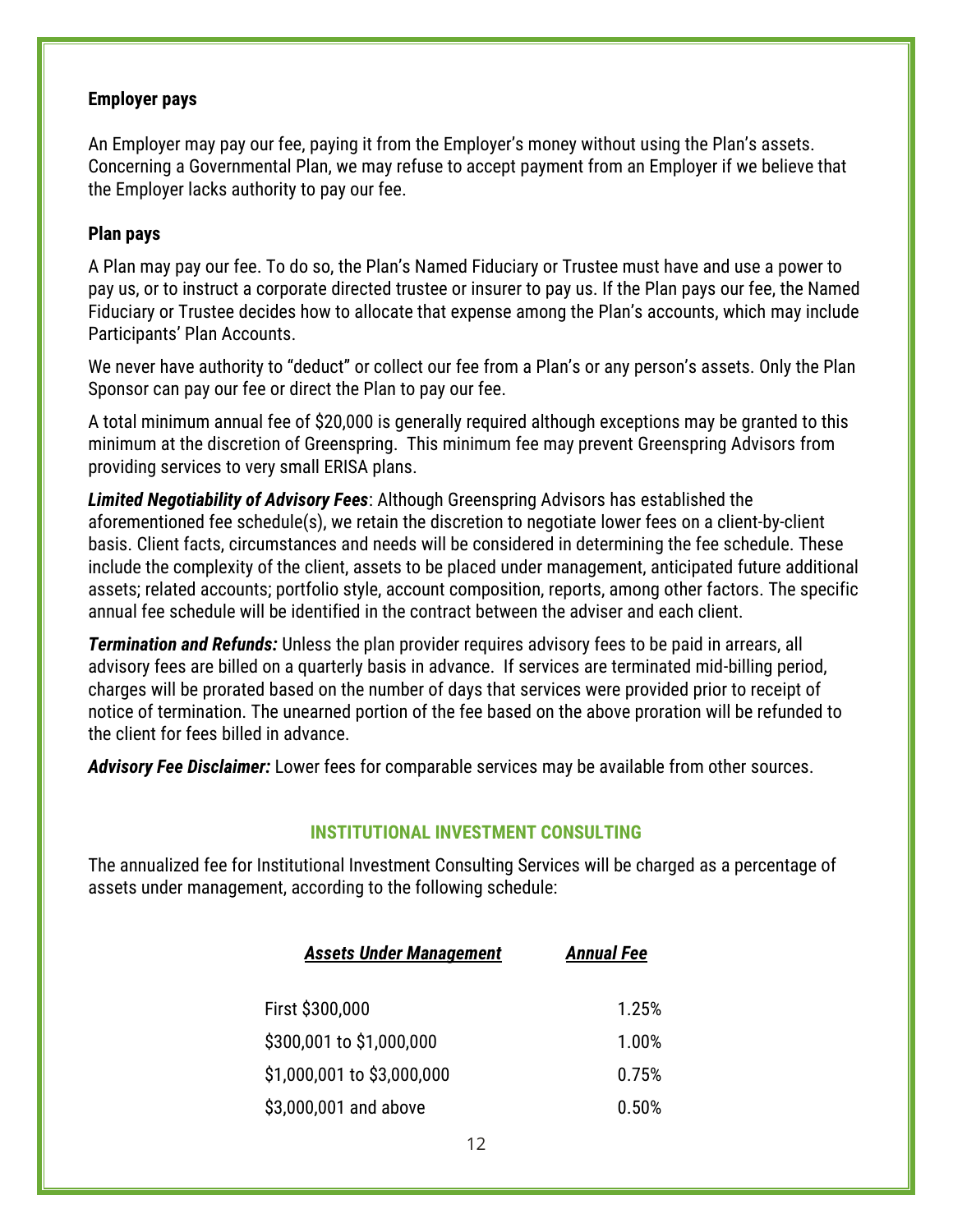Based on the fee schedule above, a minimum annual fee of \$5,000 is required for Institutional Investment Consulting Services. If a client's assets under management are not sufficient to generate the minimum annual fee, they have the option paying the difference (until their assets are sufficient) to receive the desired level of service. For instance, if a client desires to receive Institutional Investment Consulting Services and their assets generate an annualized fee of \$4,000, they have the option of paying the difference (i.e. an additional \$1,000) to reach the minimum annual fee of \$5,000 until the assets under management are sufficient to generate the minimum annual fee.

*Limited Negotiability of Advisory Fees*: Although Greenspring Advisors has established the aforementioned fee schedule(s), we retain the discretion to negotiate lower fees on a client-by-client basis. Client facts, circumstances and needs will be considered in determining the fee schedule. These include the complexity of the client, assets to be placed under management, anticipated future additional assets; related accounts; portfolio style, account composition, reports, among other factors. The specific annual fee schedule will be identified in the contract between the adviser and each client.

Discounts, not generally available to our advisory clients, may be offered to family members and friends of associated persons of our firm.

*Termination and Refunds:* All advisory fees are billed on a quarterly basis in advance. If services are terminated mid-billing period, charges will be prorated based on the number of days that services were provided prior to receipt of notice of termination. The unearned portion of the fee based on the above proration will be refunded to the client.

*Advisory Fee Disclaimer:* Lower fees for comparable services may be available from other sources.

#### **FINANCIAL PLANNING FEES**

Greenspring Advisors Financial Planning fee will be determined based on the nature of the services being provided and the complexity of each client's circumstances. All fees are agreed upon prior to entering into a contract with any client.

Our Financial Planning fees are calculated and charged on a fixed fee basis, typically ranging from \$2,000 to \$15,000, depending on the specific arrangement reached with the client.

Alternatively, our Financial Planning fees may be calculated and charged on an hourly basis, ranging from \$150 to \$500 per hour. Although the length of time it will take to provide a Financial Plan will depend on each client's personal situation, we will provide an estimate for the total hours at the start of the advisory relationship.

We require one-half of the negotiated financial planning fee to be paid at the outset of the engagement with the balance is due upon completion of the plan. Fees paid in advance will never be more than six months in advance. Fees that are charged in advance will be refunded based on the prorated amount of work completed at the point of termination.

*Financial Planning Fee Offset:* Greenspring Advisors reserves the discretion to reduce or waive the hourly fee and/or the minimum fixed fee if a financial planning client chooses to engage us for our Private Money Management or Comprehensive Wealth Management Services.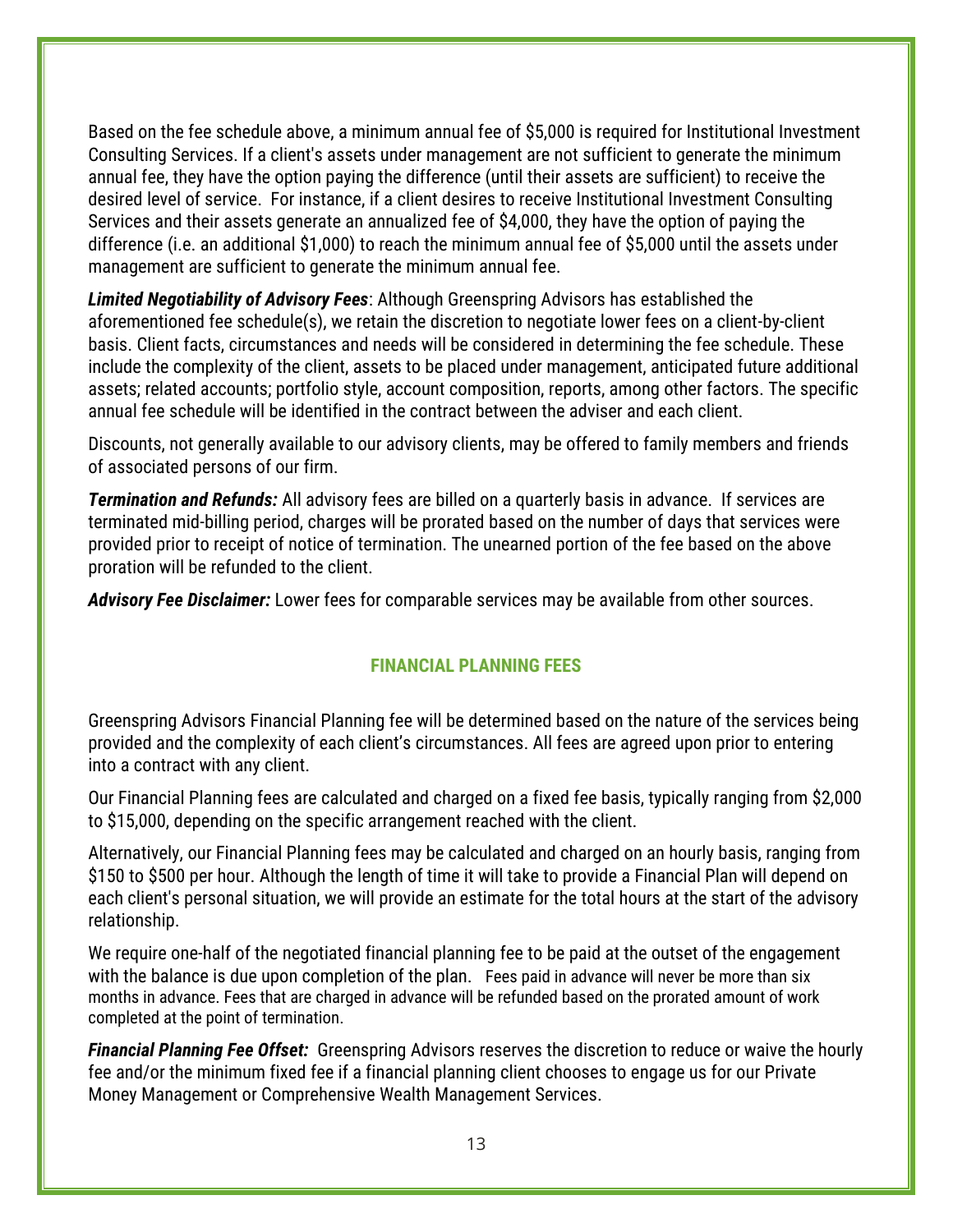The client will be billed quarterly in advance based on our total estimated Financial Planning fees. The client will be billed quarterly in arrears based on actual hours accrued.

# <span id="page-14-0"></span>**Item 6 Performance-Based Fees and Side-By-Side Management**

Greenspring Advisors does not charge performance-based fees. As a matter of policy and practice, Greenspring does not generally block client trades and, therefore, will typically implement client transactions separately for each account. Due to this practice, certain client trades may be executed before others and, depending on the type of security traded, may be executed at a different price and/or commission rate. Additionally, Greenspring clients may not receive volume discounts which may be available to advisers that block client trades.

# <span id="page-14-1"></span>**Item 7 Types of Clients**

Greenspring Advisors provides advisory services to the following types of clients:

- Individuals (other than high net worth individuals)
- High net worth individuals
- Pension and profit sharing plans including plan participants
- Trusts, estates, non-profit and/or charitable organizations
- Corporations or other businesses not listed above

As previously disclosed in Item 5, our firm has established certain initial minimum account requirements, based on the nature of the service(s) being provided. For a more detailed understanding of those requirements, please review the disclosures provided in each applicable service.

# <span id="page-14-2"></span>**Item 8 Methods of Analysis, Investment Strategies and Risk of Loss**

We use the following methods of analysis in formulating our investment advice and/or managing client assets:

*Fundamental Analysis.* We attempt to measure the intrinsic value of a security by looking at economic and financial factors (including the overall economy, industry conditions, and the financial condition and management of the company itself) to determine if the company is underpriced (indicating it may be a good time to buy) or overpriced (indicating it may be time to sell).

Fundamental analysis does not attempt to anticipate market movements. This presents a potential risk, as the price of a security can move up or down along with the overall market regardless of the economic and financial factors considered in evaluating the stock.

*Quantitative Analysis.* We use mathematical models in an attempt to obtain more accurate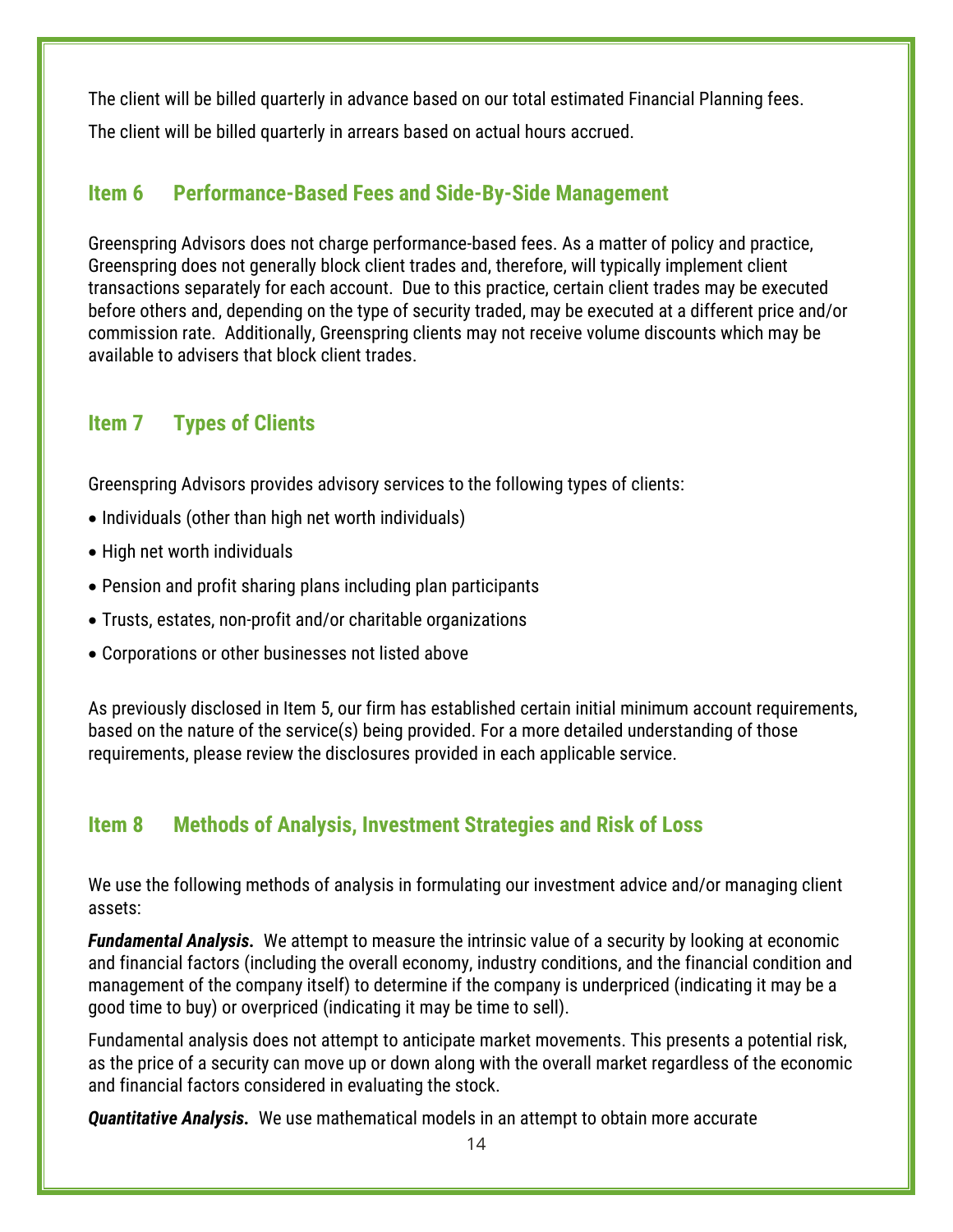measurements of a company's quantifiable data, such as the value of a share price or earnings per share, and predict changes to that data.

A risk in using quantitative analysis is that the models used may be based on assumptions that prove to be incorrect.

*Qualitative Analysis.* We subjectively evaluate non-quantifiable factors such as quality of management, labor relations, and strength of research and development factors not readily subject to measurement, and predict changes to share price based on that data.

A risk in using qualitative analysis is that our subjective judgment may prove incorrect.

*Asset Allocation.* Rather than focusing primarily on securities selection, we attempt to identify an appropriate ratio of securities, fixed income, and cash suitable to the client's investment goals and risk tolerance.

A risk of asset allocation is that the client may not participate in sharp increases in a particular security, industry or market sector. Another risk is that the ratio of securities, fixed income, and cash will change over time due to stock and market movements and, if not corrected, will no longer be appropriate for the client's goals.

*Mutual Fund and/or ETF Analysis.* We look at the experience and track record of the manager of the mutual fund or ETF in an attempt to determine if that manager has demonstrated an ability to invest over a period of time and in different economic conditions. We also look at the underlying assets in a mutual fund or ETF in an attempt to determine if there is significant overlap in the underlying investments held in another fund(s) in the client's portfolio. We also monitor the funds or ETFs in an attempt to determine if they are continuing to follow their stated investment strategy.

A risk of mutual fund and/or ETF analysis is that, as in all securities investments, past performance does not guarantee future results. A manager who has been successful may not be able to replicate that success in the future. In addition, as we do not control the underlying investments in a fund or ETF, managers of different funds held by the client may purchase the same security, increasing the risk to the client if that security were to fall in value. There is also a risk that a manager may deviate from the stated investment mandate or strategy of the fund or ETF, which could make the holding(s) less suitable for the client's portfolio.

*Third-Party Money Manager Analysis.* We examine the experience, expertise, investment philosophies, and past performance of independent third-party investment managers in an attempt to determine if that manager has demonstrated an ability to invest over a period of time and in different economic conditions. We monitor the manager's underlying holdings, strategies, concentrations and leverage as part of our overall periodic risk assessment. Additionally, as part of our due-diligence process, we may survey the manager's compliance and business enterprise risks.

A risk of investing with a third-party manager who has been successful in the past is that he/she may not be able to replicate that success in the future. In addition, as we do not control the underlying investments in a third-party manager's portfolio, there is also a risk that a manager may deviate from the stated investment mandate or strategy of the portfolio, making it a less suitable investment for our clients. Moreover, as we do not control the manager's daily business and compliance operations, we may be unaware of the lack of internal controls necessary to prevent business, regulatory or reputational deficiencies.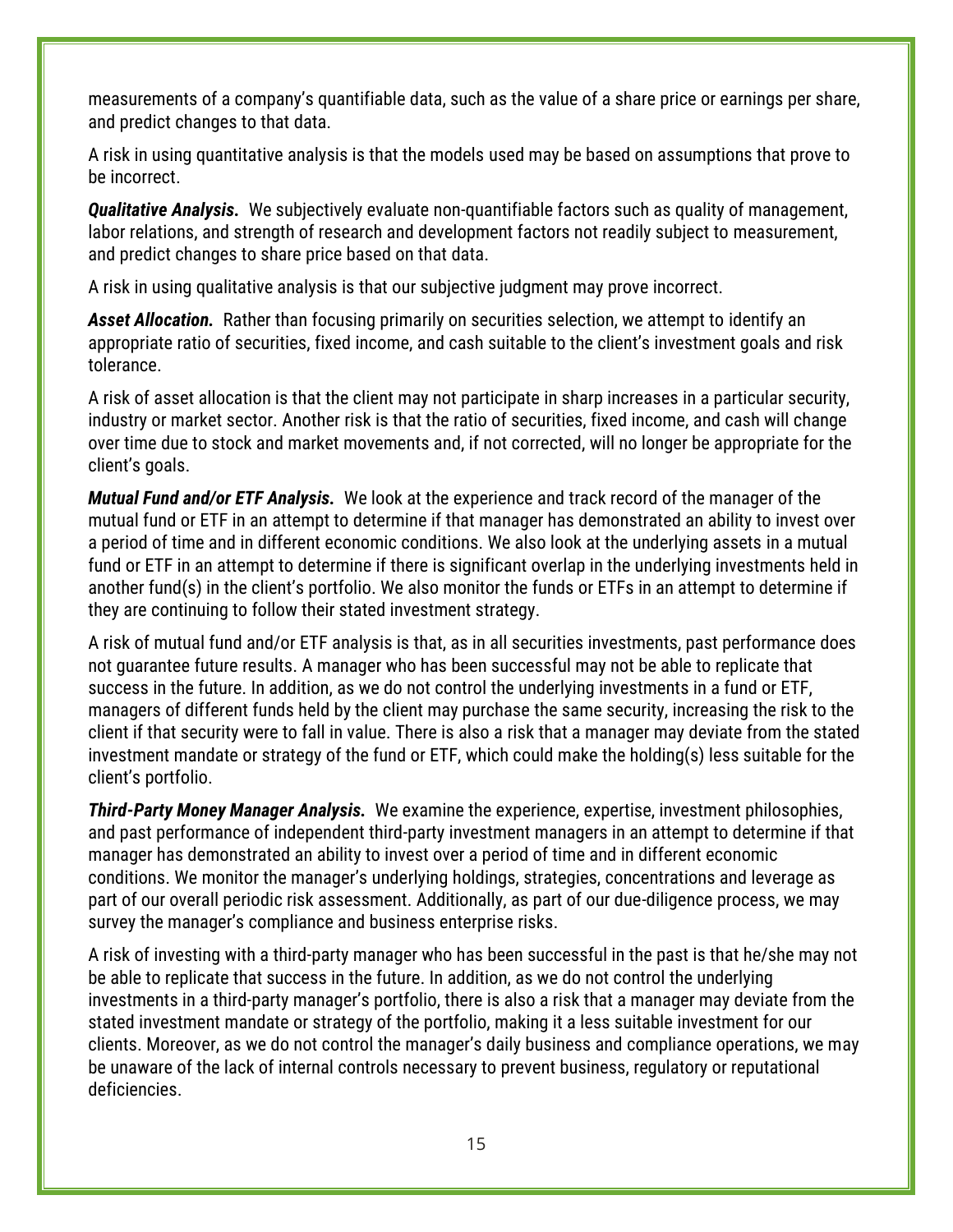*Risks for all forms of analysis.* Our securities analysis methods rely on the assumption that the companies whose securities we purchase and sell, the rating agencies that review these securities, and other publicly-available sources of information about these securities, are providing accurate and unbiased data. While we are alert to indications that data may be incorrect, there is always a risk that our analysis may be compromised by inaccurate or misleading information.

### *INVESTMENT STRATEGIES*

We use the following strategy(ies) in managing client accounts, provided that such strategy(ies) are appropriate to the needs of the client and consistent with the client's investment objectives, risk tolerance, and time horizons, among other considerations:

*Long-term purchases.* We purchase securities with the idea of holding them in the client's account for a year or longer. Typically we employ this strategy when:

- we believe the securities to be currently undervalued, and/or
- we want exposure to a particular asset class over time, regardless of the current projection for this class.

A risk in a long-term purchase strategy is that by holding the security for this length of time, we may not take advantages of short-term gains that could be profitable to a client. Moreover, if our predictions are incorrect, a security may decline sharply in value before we make the decision to sell.

*Short-term purchases.* When utilizing this strategy, we purchase securities with the idea of selling them within a relatively short time (typically a year or less). We do this in an attempt to take advantage of conditions that we believe will soon result in a price swing in the securities we purchase.

A short-term purchase strategy poses risks should the anticipated price swing not materialize; we are then left with the option of having a long-term investment in a security that was designed to be a shortterm purchase, or potentially taking a loss.

In addition, this strategy involves more frequent trading than does a longer-term strategy, and will result in increased brokerage and other transaction-related costs, as well as less favorable tax treatment of short-term capital gains.

*Risk of Loss.* Securities investments are not guaranteed and you may lose money on your investments. We ask that you work with us to help us understand your tolerance for risk.

# <span id="page-16-0"></span>**Item 9 Disciplinary Information**

We are required to disclose any legal or disciplinary events that are material to a client's or prospective client's evaluation of our advisory business or the integrity of our management.

Our firm and our management personnel have no reportable disciplinary events to disclose.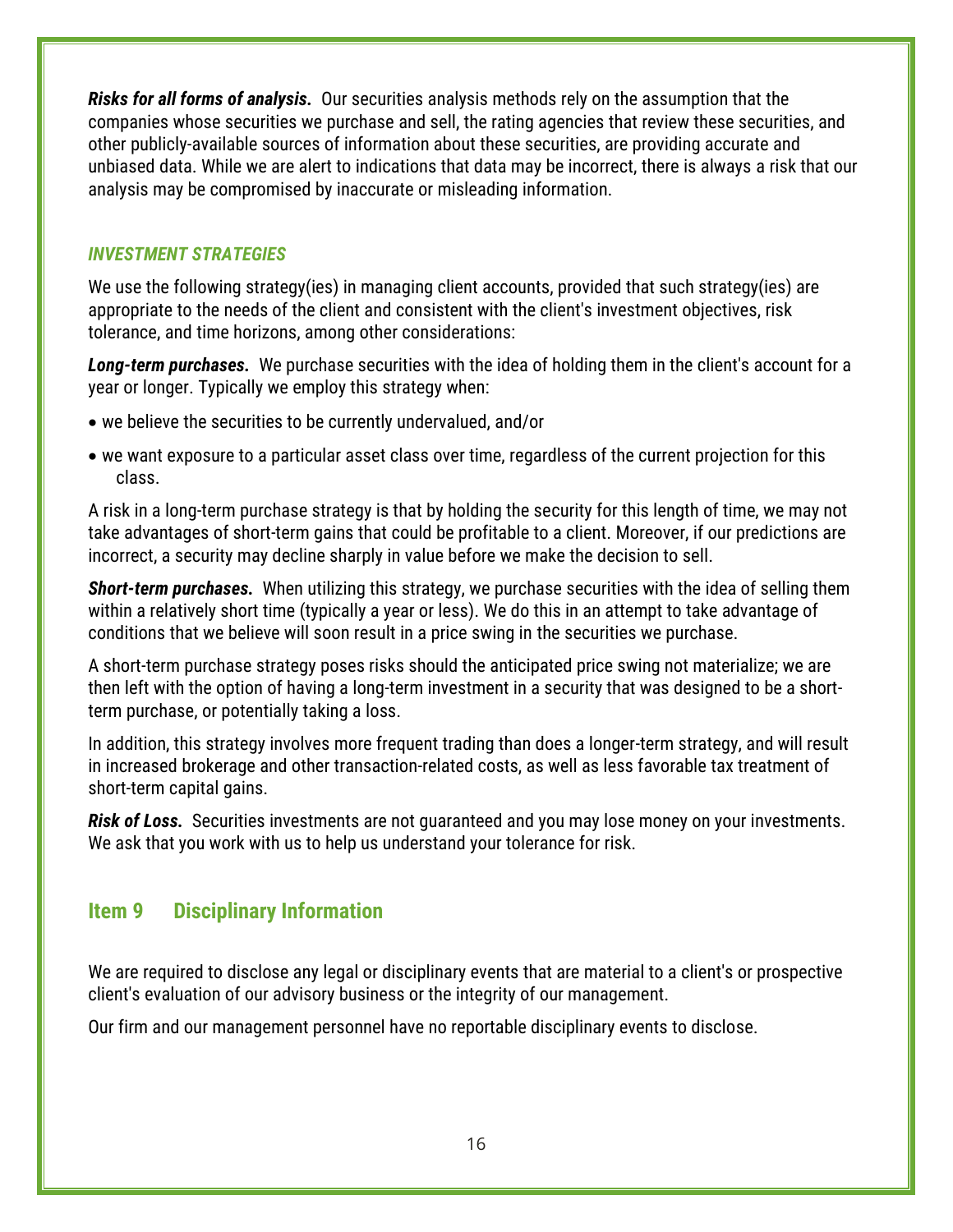# <span id="page-17-0"></span>**Item 10 Other Financial Industry Activities and Affiliations**

#### **A. Registration as a Broker/Dealer or Broker/Dealer Representative**

Neither Greenspring nor its representatives are registered as, or have pending applications to become, a broker/dealer or a representative of a broker/dealer.

**B. Registration as a Futures Commission Merchant, Commodity Pool Operator, or a Commodity Trading Advisor**

Neither Greenspring nor its representatives are registered as or have pending applications to become either a Futures Commission Merchant, Commodity Pool Operator, or Commodity Trading Advisor or an associated person of the foregoing entities.

- **C. Registration Relationships Material to this Advisory Business and Possible Conflicts of Interests** Greenspring has no other registration relationships to our advisory business that create conflicts of interest.
- **D. Selection of Other Advisors or Managers and How This Advisor is Compensated for Those Selections**

Greenspring may direct clients to third party money managers. Greenspring is not compensated from the advisors to which it directs those clients although our advisory fees will be billed against these assets. Before selecting other advisors for clients, Greenspring will always ensure those other advisors are properly licensed or registered as an investment advisor.

Since our founding, Greenspring has aspired to give back by making meaningful financial and relational investments in our local communities. To further our stewardship efforts and commitment to charitable giving, Greenspring has a grant program where employees of the firm will serve on a committee to determine the grant awards. From time to time Greenspring clients may apply for grants; however, status as a client does not guarantee a grant award.

# <span id="page-17-1"></span>**Item 11 Code of Ethics, Participation or Interest in Client Transactions and Personal Trading**

Our firm has adopted a Code of Ethics which sets forth high ethical standards of business conduct that we require of our employees, including compliance with applicable federal securities laws.

Greenspring Advisors and our personnel owe a duty of loyalty, fairness and good faith towards our clients, and have an obligation to adhere not only to the specific provisions of the Code of Ethics but to the general principles that guide the Code.

Our Code of Ethics includes policies and procedures for the review of quarterly securities transactions reports as well as initial and annual securities holdings reports that must be submitted by the firm's access persons. Among other things, our Code of Ethics also requires the prior approval of any acquisition of securities in a limited offering (e.g., private placement) or an initial public offering. Our code also provides for oversight, enforcement and recordkeeping provisions.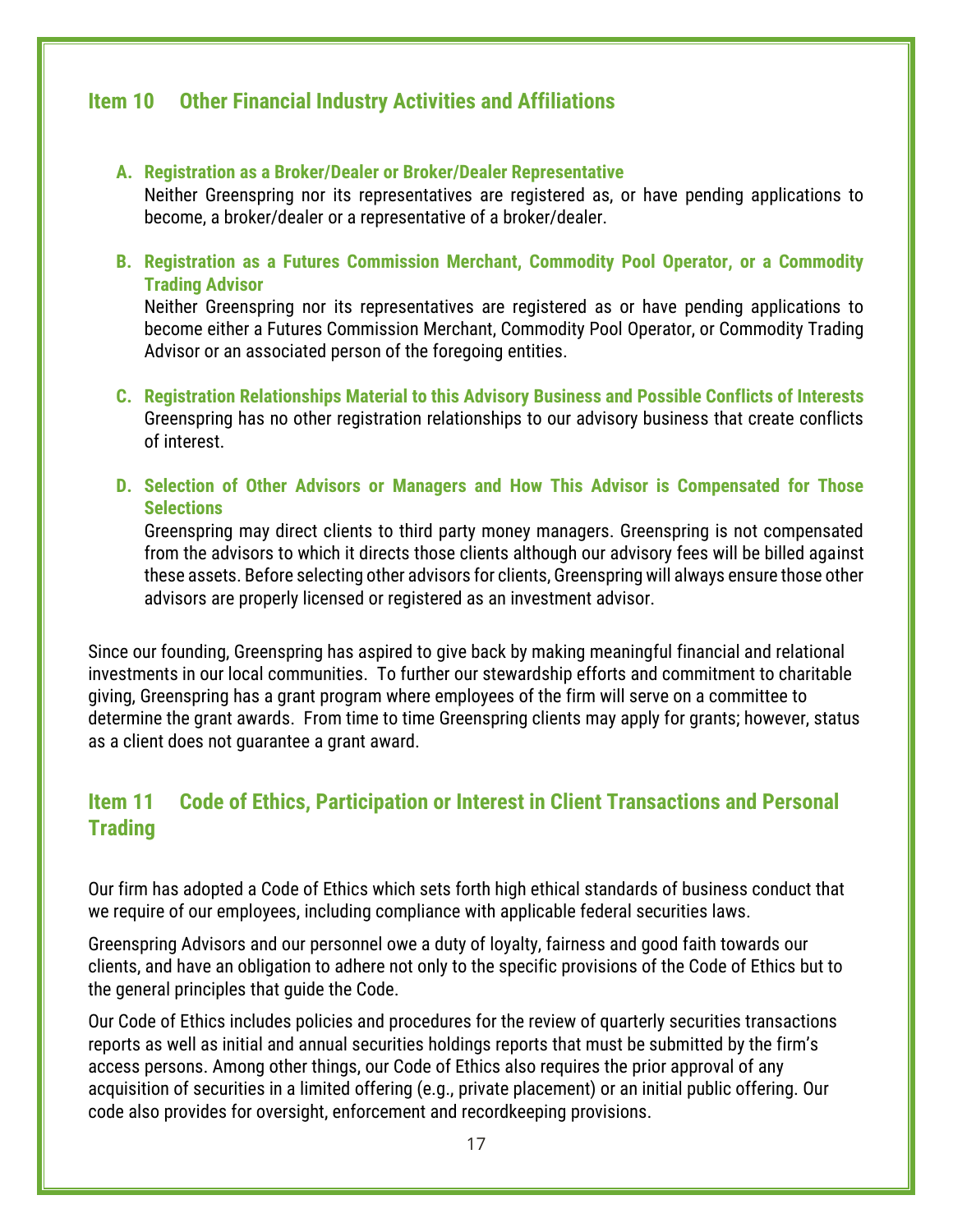Greenspring Advisors Code of Ethics further includes the firm's policy prohibiting the use of material nonpublic information. While we do not believe that we have any particular access to non-public information, all employees are reminded that such information may not be used in a personal or professional capacity.

A copy of our Code of Ethics is available to our advisory clients and prospective clients. You may request a copy by email sent to patrick.collins@greenspringadvisors.com, or by calling us at 443-564-4600.

Greenspring Advisors and individuals associated with our firm are prohibited from engaging in principal transactions.

Greenspring Advisors and individuals associated with our firm are prohibited from engaging in agency cross transactions.

Our Code of Ethics is designed to assure that the personal securities transactions, activities and interests of our employees will not interfere with (i) making decisions in the best interest of advisory clients and (ii) implementing such decisions while, at the same time, allowing employees to invest for their own accounts.

Our firm and/or individuals associated with our firm may buy or sell for their personal accounts securities identical to or different from those recommended to our clients. In addition, any related person(s) may have an interest or position in a certain security or securities which may also be recommended to a client.

It is the expressed policy of our firm that no person employed by us may purchase or sell any security prior to a transaction(s) being implemented for an advisory account, thereby preventing such employee(s) from benefiting from transactions placed on behalf of advisory accounts.

As these situations represent actual or potential conflicts of interest to our clients, we have established the following policies and procedures for implementing our firm's Code of Ethics, to ensure our firm complies with its regulatory obligations and provides our clients and potential clients with full and fair disclosure of such conflicts of interest:

- 1. No principal or employee of our firm may put his or her own interest above the interest of an advisory client.
- 2. No principal or employee of our firm may buy or sell securities for their personal portfolio(s) where their decision is a result of information received as a result of his or her employment unless the information is also available to the investing public.
- 3. It is the expressed policy of our firm that no person employed by us may purchase or sell any security prior to a transaction(s) being implemented for an advisory account. This prevents such employees from benefiting from transactions placed on behalf of advisory accounts.
- 4. Our firm requires prior approval for any IPO or private placement investments by related persons of the firm.
- 5. We maintain a list of all reportable securities holdings for our firm and anyone associated with this advisory practice that has access to advisory recommendations ("access person"). These holdings are reviewed on a regular basis by our firm's Chief Compliance Officer or his/her designee.
- 6. We have established procedures for the maintenance of all required books and records.
- 7. Clients can decline to implement any advice rendered, except in situations where our firm is granted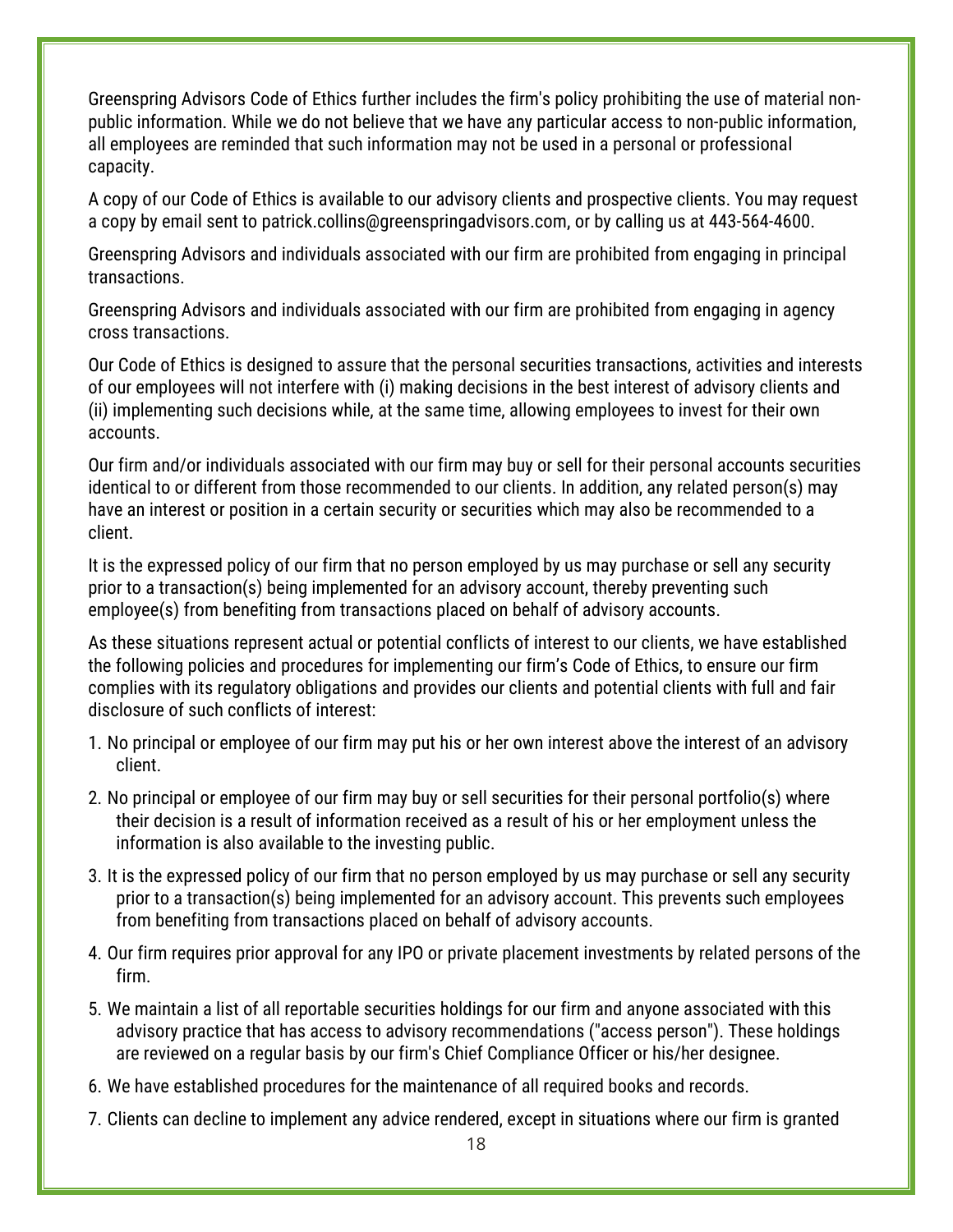discretionary authority.

- 8. All of our principals and employees must act in accordance with all applicable Federal and State regulations governing registered investment advisory practices.
- 9. We require delivery and acknowledgement of the Code of Ethics by each supervised person of our firm.
- 10. We have established policies requiring the reporting of Code of Ethics violations to our senior management.
- 11. Any individual who violates any of the above restrictions may be subject to termination.

# <span id="page-19-0"></span>**Item 12 Brokerage Practices**

For discretionary clients, Greenspring Advisors requires these clients to provide us with written authority to determine the broker dealer to use and the commission costs that will be charged to these clients for these transactions.

As a matter of policy and practice, Greenspring does not generally block client trades and, therefore, will typically implement client transactions separately for each account. Due to this practice, certain client trades may be executed before others and, depending on the type of security traded, may be executed at a different price and/or commission rate. Additionally, Greenspring clients may not receive volume discounts which may be available to advisers that block client trades.

Greenspring generally recommends that investment management accounts be maintained at TD Ameritrade, Fidelity or Schwab. Prior to engaging Greenspring to provide investment management services, the client will be required to enter into a formal Investment Advisory Agreement with Greenspring setting forth the terms and conditions under which Greenspring shall manage the client's assets, and a separate custodial/clearing agreement with each designated broker-dealer/ custodian.

Factors that the Greenspring considers in recommending TD Ameritrade, Fidelity or Schwab (or any other broker-dealer/custodian to clients) include historical relationship with Greenspring, financial strength, reputation, execution capabilities, pricing, research, and service. Although the commissions and/or transaction fees paid by Greenspring's clients shall comply with Greenspring's duty to obtain best execution, a client may pay a commission that is higher than another qualified broker-dealer might charge to effect the same transaction where Greenspring determines, in good faith, that the commission/transaction fee is reasonable. In seeking best execution, the determinative factor is not the lowest possible cost, but whether the transaction represents the best qualitative execution, taking into consideration the full range of a broker-dealer's services, including, but not limited to, the value of research provided, execution capability, commission rates, and responsiveness. Accordingly, although Greenspring will seek competitive rates, it may not necessarily obtain the lowest possible commission rates for client account transactions. The brokerage commissions or transaction fees charged by the designated broker-dealer/custodian are exclusive of, and in addition to, Greenspring's investment management fee. Greenspring's best execution responsibility is qualified if securities that it purchases for client accounts are mutual funds that trade at net asset value as determined at the daily market close.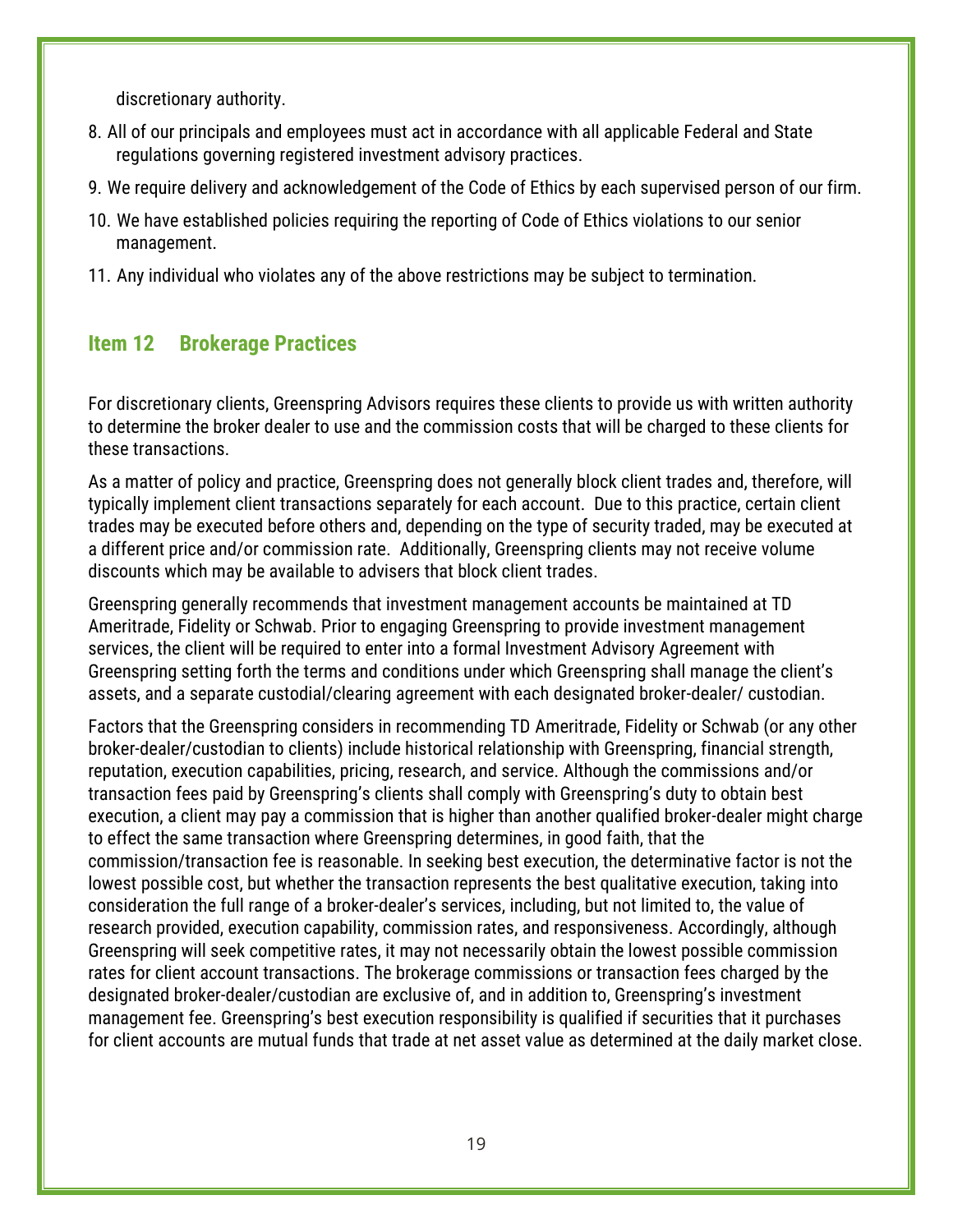#### **Research and Additional Benefits**

Although not a material consideration when determining whether to recommend that a client utilize the services of a particular broker-dealer/custodian, Greenspring may receive from TD Ameritrade, Fidelity or Schwab (or another broker-dealer/custodian, investment platform, and/or mutual fund sponsor) without cost (and/or at a discount) support services and/or products, certain of which assist the Greenspring to better monitor and service client accounts maintained at such institutions. Included within the support services that may be obtained by Greenspring may be investment-related research, pricing information and market data, software and other technology that provide access to client account data, compliance and/or practice managementrelated publications, discounted or gratis consulting services, discounted and/or gratis attendance at conferences, meetings, and other educational and/or social events, marketing support, computer hardware and/or software and/or other products used by Greenspring in furtherance of its investment advisory business operations.

As indicated above, certain of the support services and/or products that may be received may assist Greenspring in managing and administering client accounts. Others do not directly provide such assistance, but rather assist Greenspring to manage and further develop its business enterprise.

Greenspring's clients do not pay more for investment transactions effected and/or assets maintained at TD Ameritrade, Fidelity or Schwab as a result of this arrangement. There is no corresponding commitment made by Greenspring to TD Ameritrade, Fidelity or Schwab or any other entity to invest any specific amount or percentage of client assets in any specific mutual funds, securities or other investment products as a result of the above arrangement.

Greenspring works with many different vendors in the retirement plan industry to serve the needs of our clients. There is no direct link between our firm's relationship with these vendors and the advisory services we provide to our clients, although we may receive economic benefits through these relationships that may not otherwise be available.

These benefits include the following products and services (provided without cost or at a discount): research related products and tools; consulting services; access to an electronic communications network for client account information; and discounts on compliance, marketing, research, technology, and practice management products or services provided to Greenspring by third party vendors. These vendors may also pay for business consulting and professional services received by Greenspring's related persons.

These vendors may also pay or reimburse expenses (including travel, lodging, meals, and entertainment expenses) for Greenspring's personnel to attend conferences or meetings relating to their services.

Some of the products and services made available by these vendors may benefit Greenspring but may not benefit our client accounts. These products or services may assist us in managing and administering client accounts. Other services made available by these vendors are intended to help us manage and further develop our business enterprise. The benefits received by Greenspring or our personnel do not depend on the amount of business directed to these vendors. Clients should be aware, however, that the receipt of economic benefits by Greenspring Advisors or our related persons in and of itself creates a potential conflict of interest and may indirectly influence our choice or recommendation of these vendors for retirement plan provider services.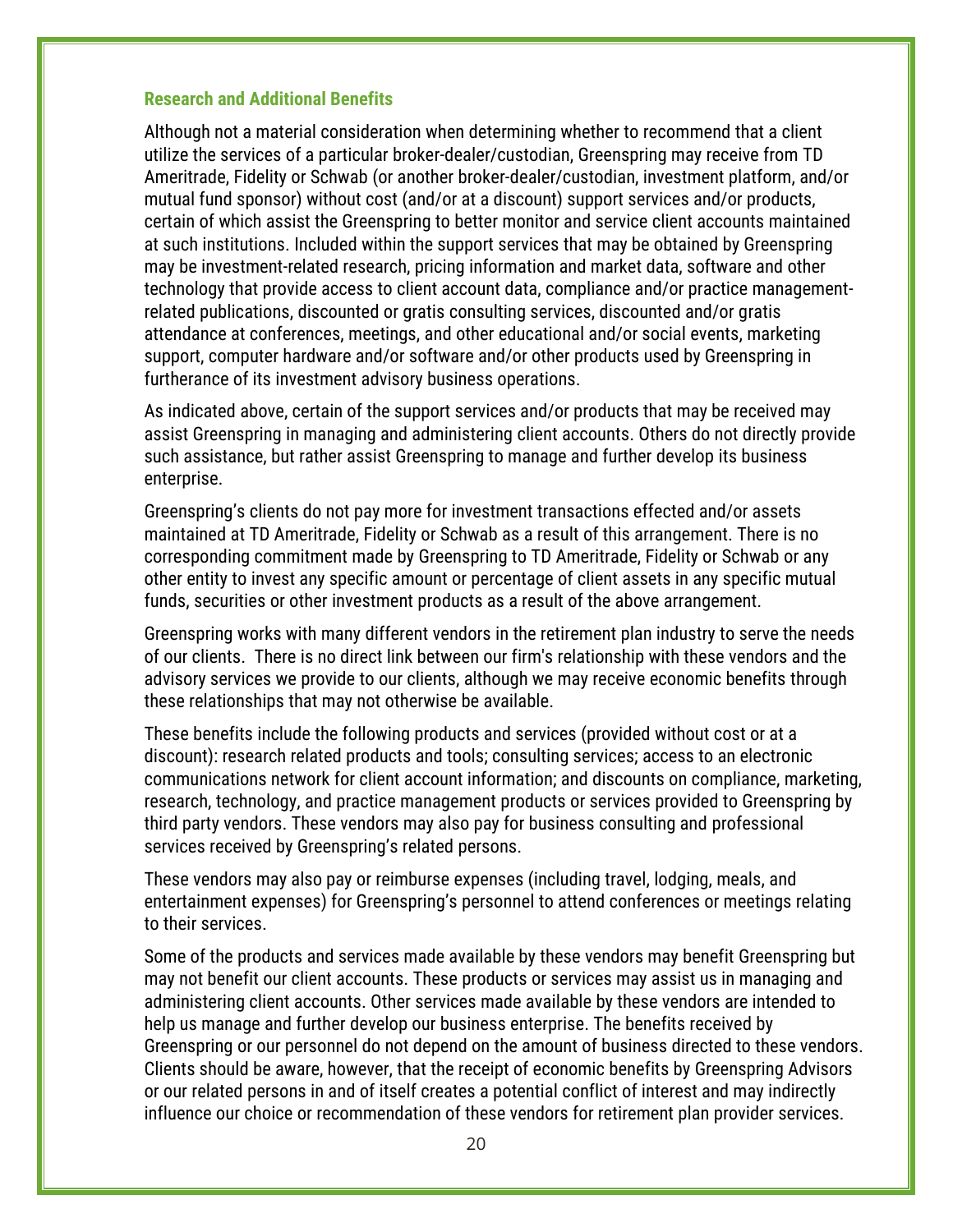Greenspring's Chief Compliance Officer John Patrick Collins, remains available to address any questions that a client or prospective client may have regarding the above arrangement and any corresponding perceived conflict of interest such arrangement may create.

# <span id="page-21-0"></span>**Item 13 Review of Accounts**

### **PRIVATE MONEY MANAGEMENT AND COMPREHENSIVE WEALTH MANAGEMENT SERVICES**

*REVIEWS:* While the underlying securities within Private Money Management and Comprehensive Wealth Management Services accounts are continually monitored, these accounts are generally reviewed at least quarterly, but no less than annually. Accounts are reviewed by advisors in the context of each client's stated investment objectives and guidelines. More frequent reviews may be triggered by material changes in variables such as the client's individual circumstances, or the market, political or economic environment.

*REPORTS:* In addition to the monthly statements and confirmations of transactions that clients receive from their broker-dealer, we provide quarterly reports summarizing account performance, balances and holdings.

### **RETIREMENT PLAN CONSULTING SERVICES**

*REVIEWS:* Greenspring Advisors will review the client's Investment Policy Statement (IPS) whenever the client advises us of a change in circumstances regarding the needs of the plan. Greenspring Advisors will also review the investment options of the plan according to the agreed upon time intervals established in the IPS. Such reviews are conducted by advisors and will generally occur quarterly, but no less than annually.

*REPORTS:* Greenspring Advisors will provide reports to Retirement Plan Consulting Services clients based on the terms set forth in the client's Investment Policy Statement (IPS).

#### **FINANCIAL PLANNING SERVICES**

*REVIEWS:* While reviews may occur at different stages depending on the nature and terms of the specific engagement, typically no formal reviews will be conducted for Financial Planning clients unless otherwise contracted for.

*REPORTS:* Financial Planning clients will receive a completed financial plan. Additional reports will not typically be provided unless otherwise contracted for.

# <span id="page-21-1"></span>**Item 14 Client Referrals and Other Compensation**

Greenspring does not receive any economic benefit, directly or indirectly from any third party for advice rendered to Greenspring clients.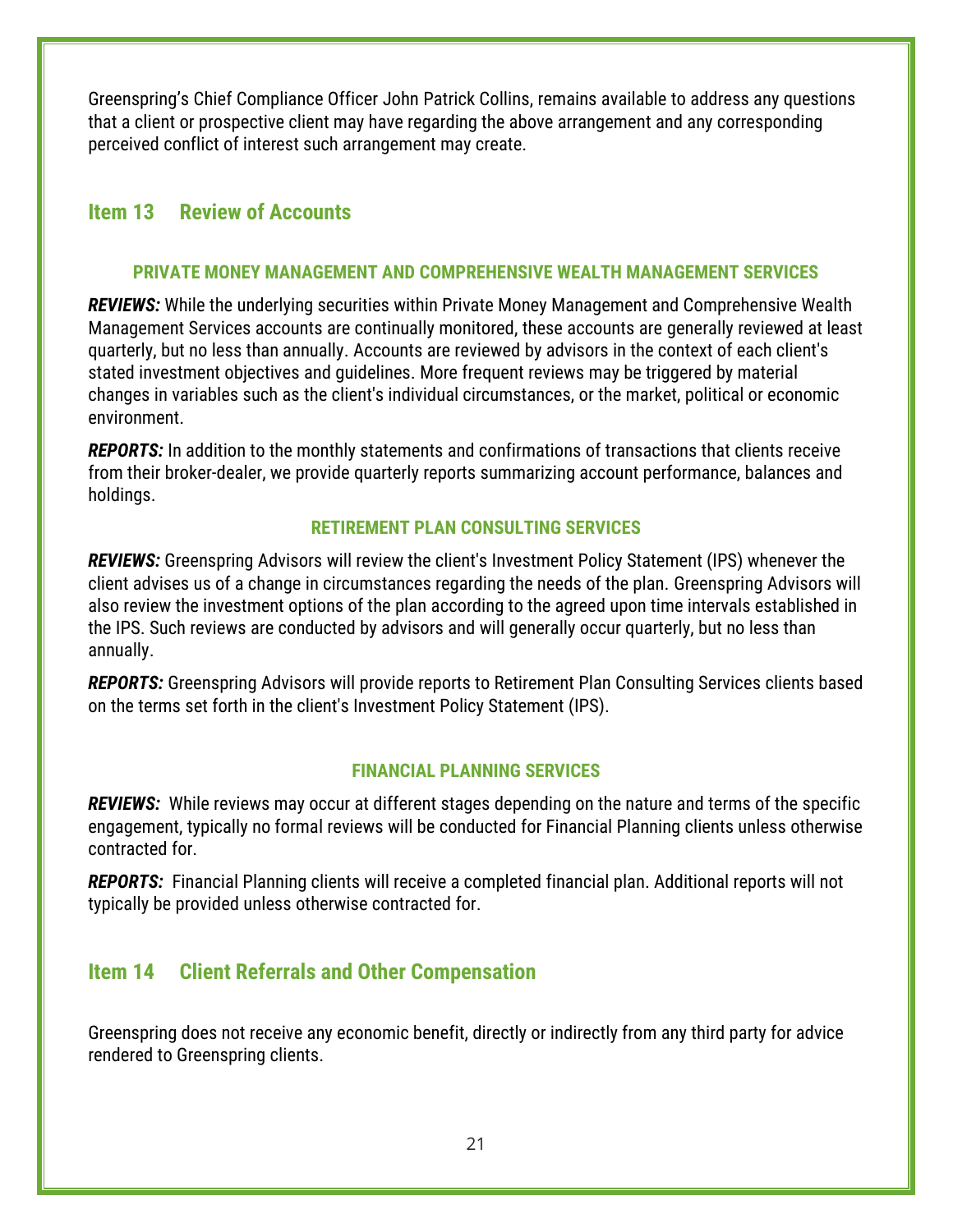# <span id="page-22-0"></span>**Item 15 Custody**

We previously disclosed in the "Fees and Compensation" section (Item 5) of this Brochure that our firm directly debits advisory fees from client accounts.

As part of this billing process, the client's custodian is advised of the amount of the fee to be deducted from that client's account. On at least a quarterly basis, the custodian is required to send to the client a statement showing all transactions within the account during the reporting period.

Because the custodian does not calculate the amount of the fee to be deducted, it is important for clients to carefully review their custodial statements to verify the accuracy of the calculation, among other things. Clients should contact us directly if they believe that there may be an error in their statement.

Our firm does not have actual or constructive custody of client accounts.

# <span id="page-22-1"></span>**Item 16 Investment Discretion**

Clients may hire us to provide discretionary asset management services, in which case we place trades in a client's account without contacting the client prior to each trade to obtain the client's permission.

Our discretionary authority includes the ability to do the following without contacting the client:

- Determine the security to buy or sell; and/or
- Determine the amount of the security to buy or sell; and/or
- Determine the broker-dealer where trades will be executed; and/or
- Determine the amount of commission paid for trade execution

Clients give us discretionary authority when they sign a discretionary agreement with our firm, and may limit this authority by giving us written instructions. Clients may also change/amend such limitations by once again providing us with written instructions.

# <span id="page-22-2"></span>**Item 17 Voting Client Securities**

As a matter of firm policy, we do not vote proxies on behalf of clients. Therefore, although our firm may provide investment advisory services relative to client investment assets, clients maintain exclusive responsibility for: (1) directing the manner in which proxies solicited by issuers of securities beneficially owned by the client shall be voted, and (2) making all elections relative to any mergers, acquisitions, tender offers, bankruptcy proceedings or other type events pertaining to the client's investment assets. Clients are responsible for instructing each custodian of the assets, to forward to the client copies of all proxies and shareholder communications relating to the client's investment assets.

We may provide clients with consulting assistance regarding proxy issues if they contact us with questions at our principal place of business.